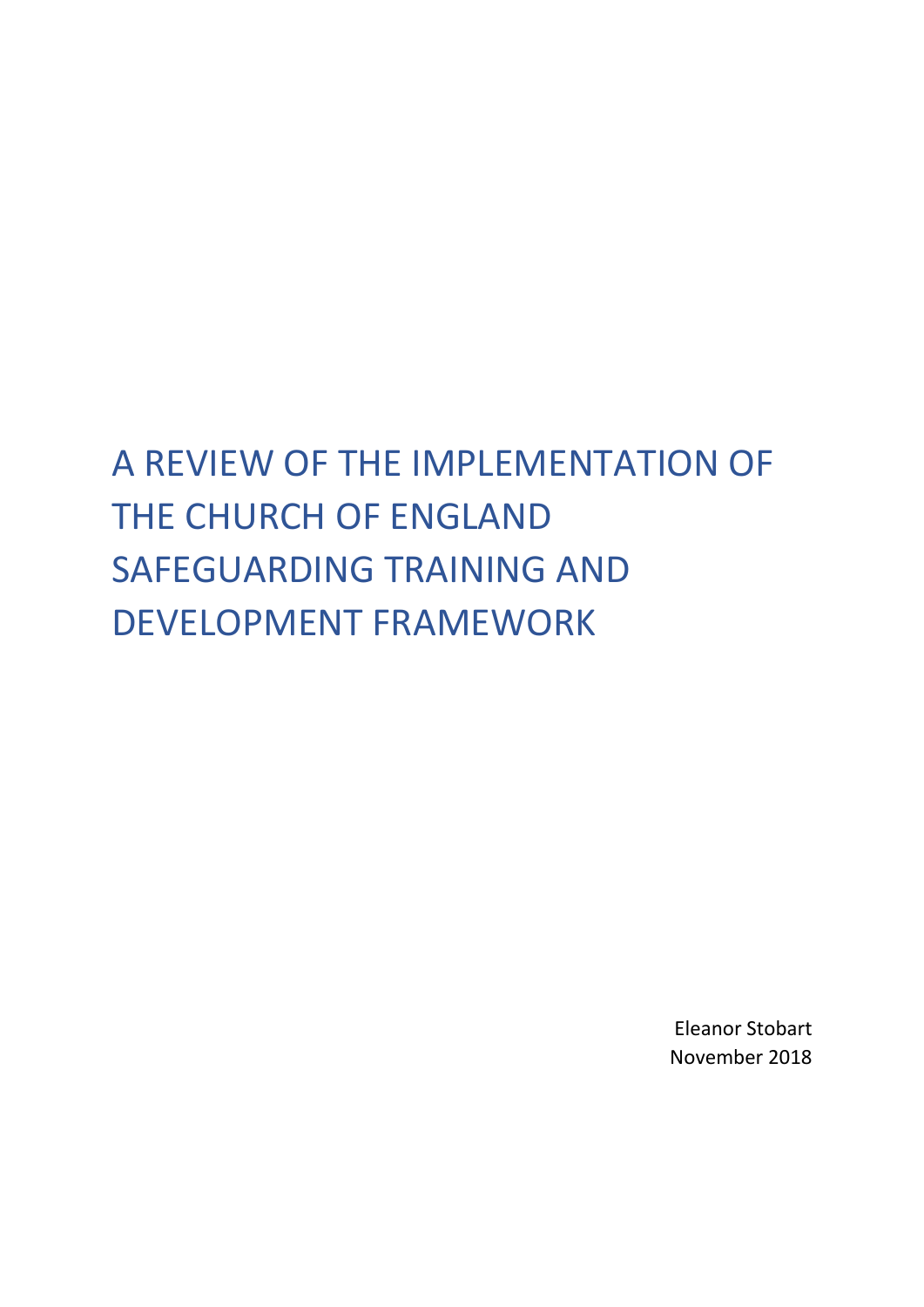Eleanor Stobart (the project lead) and the National Safeguarding Team would like to thank everyone who contributed to this review – particularly those who helped to organise the diocesan visits at such short notice.

There are too many survivors, staff, volunteers and clergy to name, but thank you for giving your time and thoughts freely. We appreciate the openness and honesty with which you all discussed your experience of safeguarding, the safeguarding training and the impact that you feel it is having on the national Church.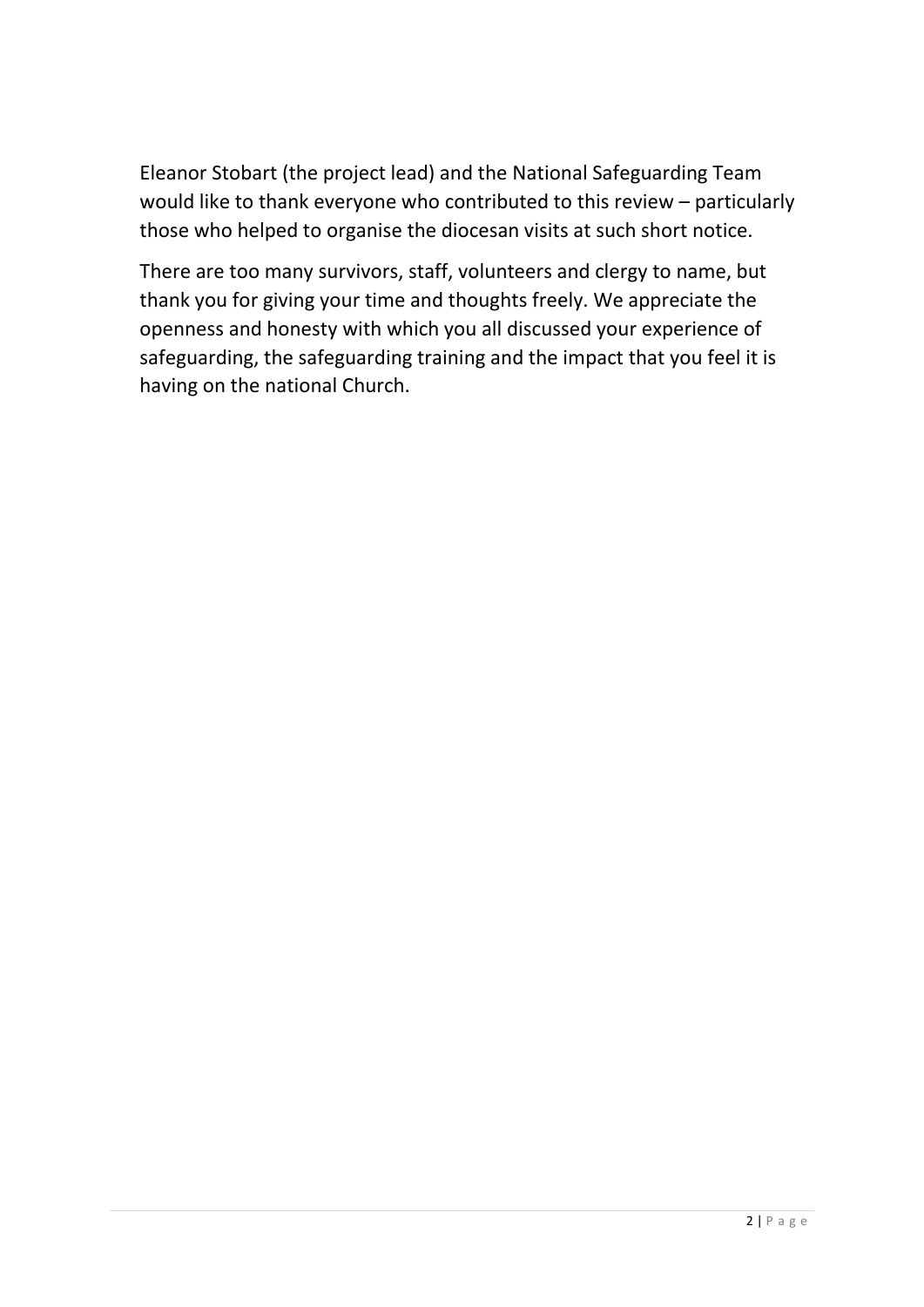# **CONTENTS**

| $\mathbf 1$    |      |                                                                                   |
|----------------|------|-----------------------------------------------------------------------------------|
| $\overline{2}$ |      |                                                                                   |
|                | 2.1  |                                                                                   |
|                | 2.2  |                                                                                   |
| 3              |      |                                                                                   |
|                | 3.1  |                                                                                   |
|                | 3.2  |                                                                                   |
|                | 3.3  |                                                                                   |
|                | 3.4  |                                                                                   |
| 4              |      |                                                                                   |
|                | 4.1  |                                                                                   |
|                | 4.2  |                                                                                   |
|                | 4.3  |                                                                                   |
|                | 4.4  |                                                                                   |
| 5              |      | EMERGING THEMES FROM QUESTIONNAIRES AND DIOCESAN VISITS 20                        |
|                | 5.1  | The Framework could be interpreted and implemented more consistently 20           |
|                | 5.2  |                                                                                   |
|                | 5.3  |                                                                                   |
|                | 5.4  |                                                                                   |
|                | 5.5  |                                                                                   |
|                | 5.6  |                                                                                   |
|                | 5.7  |                                                                                   |
|                | 5.8  | Training equips church officers to perform their safeguarding responsibilities 26 |
|                | 5.9  |                                                                                   |
|                | 5.10 |                                                                                   |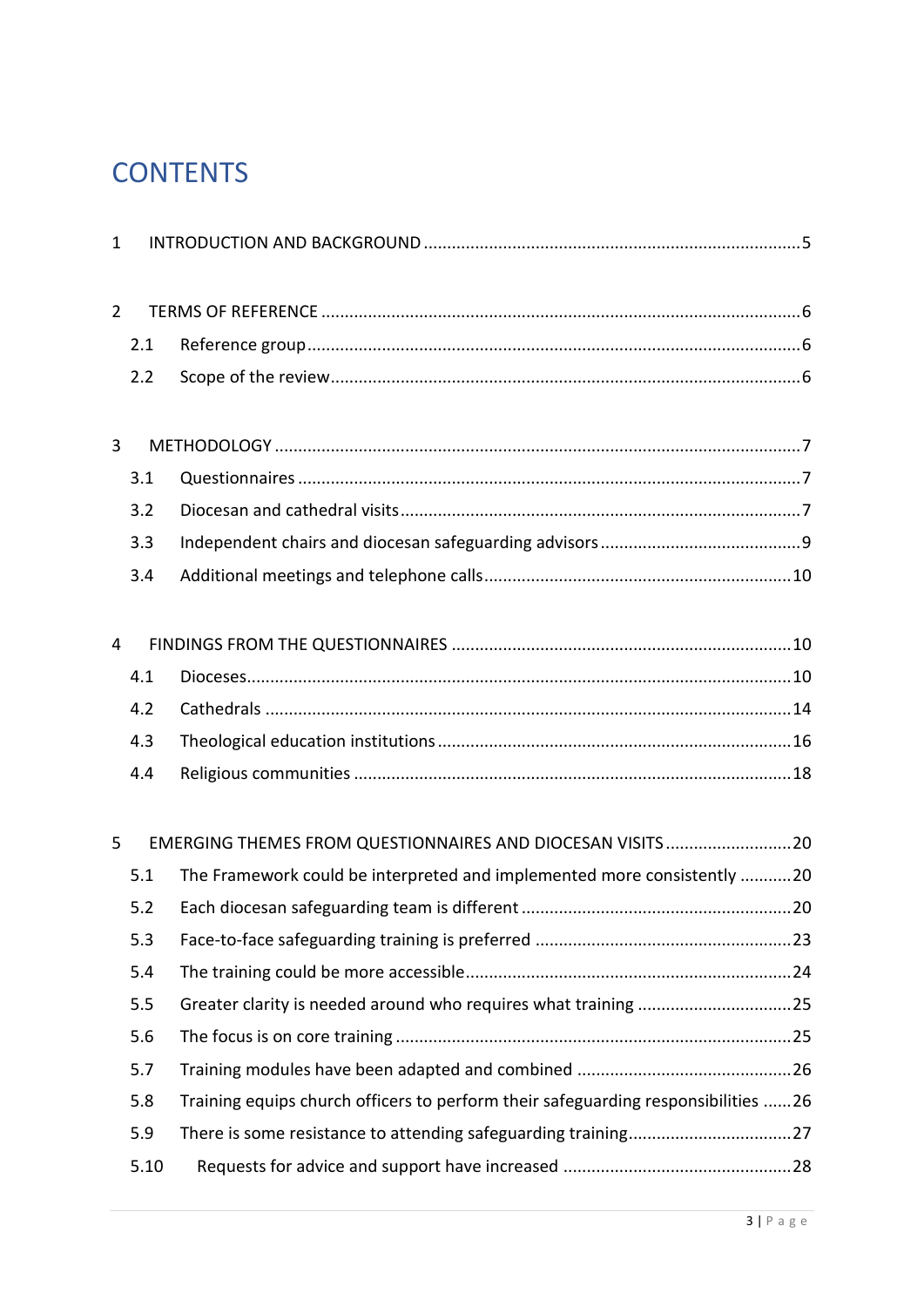|   | 5.11 |                                                                 |  |
|---|------|-----------------------------------------------------------------|--|
|   | 5.12 |                                                                 |  |
|   | 5.13 |                                                                 |  |
|   | 5.14 |                                                                 |  |
|   | 5.15 | The importance of support from the National Safeguarding Team31 |  |
|   |      |                                                                 |  |
| 6 |      |                                                                 |  |
|   |      |                                                                 |  |
| 7 |      |                                                                 |  |
|   |      |                                                                 |  |
| 8 |      |                                                                 |  |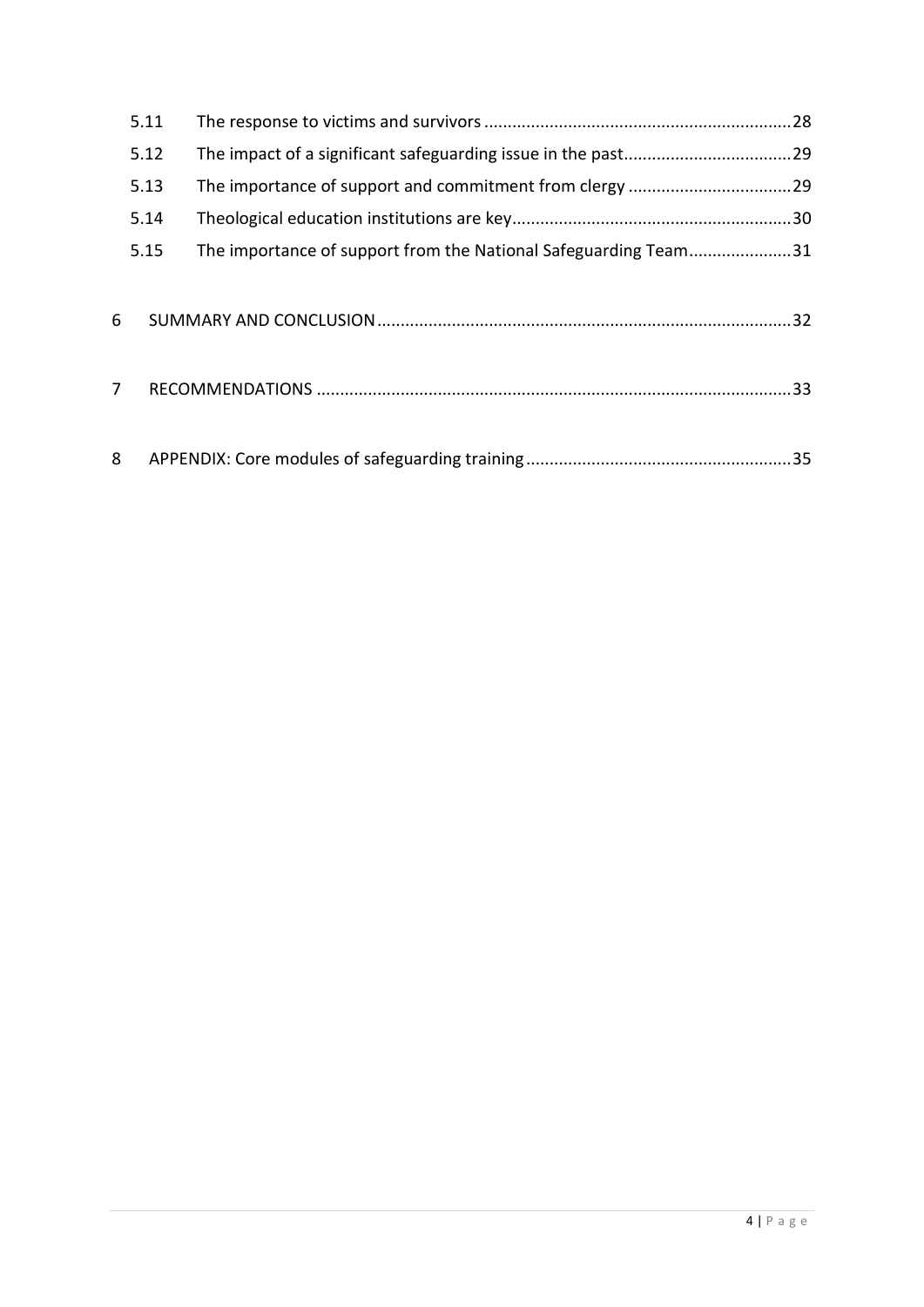# <span id="page-4-0"></span>1 INTRODUCTION AND BACKGROUND

Since March 2013 government guidance<sup>1</sup> has explicitly stated that like other organisations and agencies who work with children and adults, faith organisations should have appropriate arrangements in place to safeguard and protect them from harm. In 2013, there was a very varied picture of safeguarding training across the Church of England, with some church bodies offering safeguarding training and others not. A thorough review of safeguarding training was therefore undertaken which aimed to learn not only from existing good practice within the national Church, but also learn from the experience of statutory partners and those with whom the national Church works ecumenically. The 2013 review revealed that safeguarding learning was inconsistent in quality and provision within dioceses and places of learning. The General Synod and House of Bishops recognised that a stronger national role was required to lead on safeguarding, as it was clear that a healthy Christian community is one which ensures and nurtures the wellbeing of all

Between 2013 and 2015, the National Safeguarding Team worked with a number of dioceses to develop pilot training materials which were then rolled out (subject to testing and feedback). This Safeguarding Training and Development Framework was designed to ensure consistent training and development of safeguarding practice across the national Church. It aims to develop and maintain the necessary knowledge, attitude and skills to safeguard and protect children, young people and vulnerable adults, by ensuring that all church officers<sup>2</sup> are trained in safeguarding relevant to their role. The framework sets out:

- Details of the range of core training modules (see page 35), including learning aims and objectives, and expectations and requirements to undertake training by role
- Details of the range of specialist training modules, including learning aims and objectives, and expectations and requirements to undertake training by role
- Proposals for implementation of the framework.

-

The Framework<sup>3</sup> was published and formally introduced across the national Church in January 2016. The purpose of this review was to evaluate the impact and effectiveness of the Training and Development Framework on safeguarding across the national Church (England).

<sup>3</sup> To view the Church of England Safeguarding Training and Development Framework see

 $<sup>1</sup>$  See for example s.58 Working Together to Safeguard Children HM Government July 2018 and the Care Act</sup> 2014

 $2$  A "church officer" is anyone appointed/elected by, or on behalf of the Church to a post or role, whether they are ordained or lay, paid or unpaid

<https://www.churchofengland.org/sites/default/files/2017-12/SafeguardingTrainingAndDevelopmentWeb.pdf> - accessed online 8 October 2018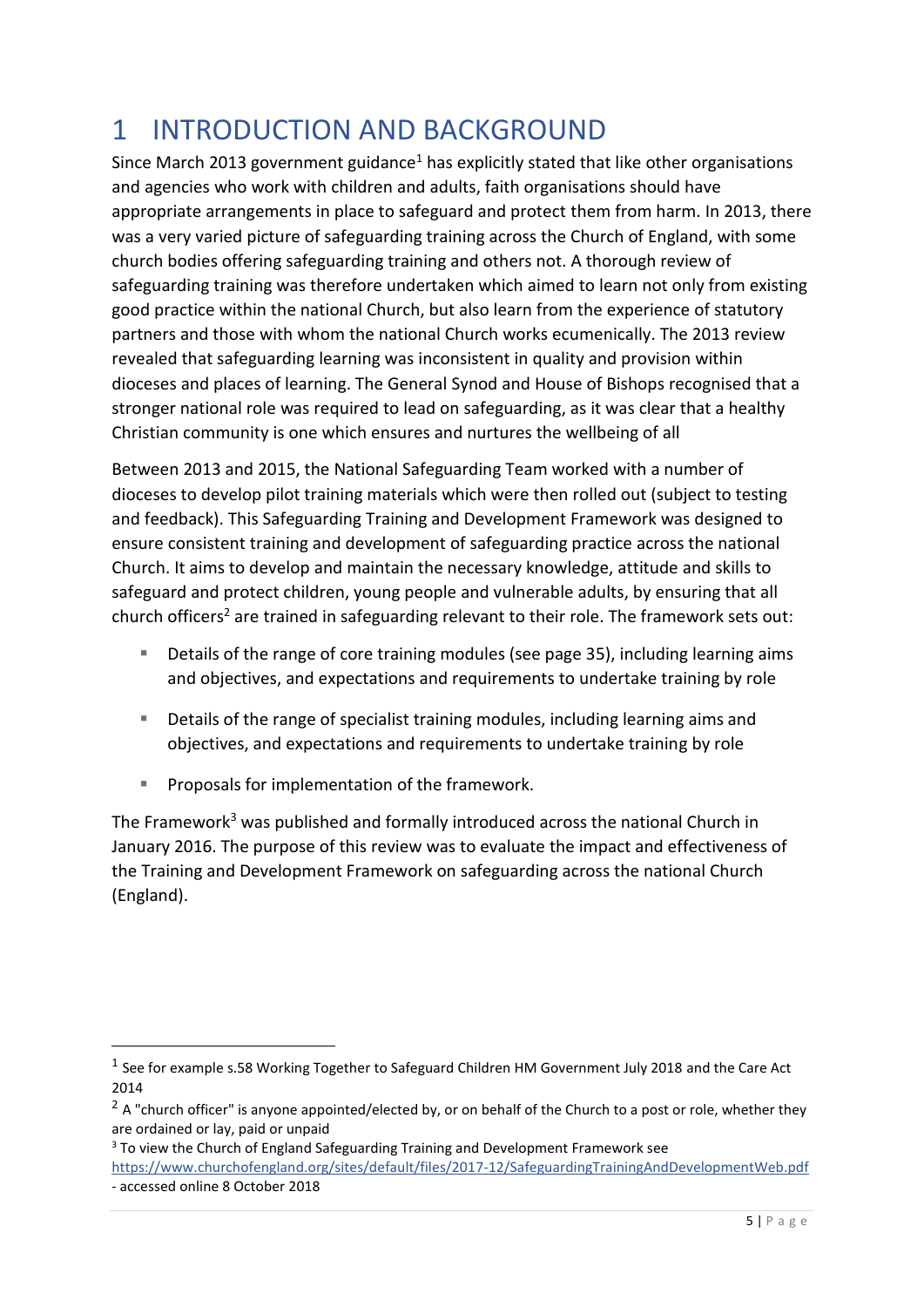# <span id="page-5-0"></span>2 TERMS OF REFERENCE

To evaluate the impact and effectiveness of the Safeguarding Training and Development Framework an independent consultant was commissioned as the lead project manager.

### <span id="page-5-1"></span>2.1 Reference group

To support the lead project manager a reference group was established. The role of the reference group included:

- Contributing to and agreeing the scope of the review and the terms of reference
- Providing expertise, background information and knowledge concerning Church structures and processes
- Providing a diocesan perspective regarding the training
- Identifying the types of qualitative and quantitative data that may be available
- Identifying other individuals who may be well placed to support the review.

The membership of the group included diocesan safeguarding advisors (DSA), safeguarding trainers, representatives from the National Safeguarding Team and selected roles in ministry and mission. The reference group met three times during the course of the review (May – October 2018).

### <span id="page-5-2"></span>2.2 Scope of the review

To undertake the review, a number of issues required exploration. These comprised (amongst other things):

- Has safeguarding training equipped church officers to confidently develop and maintain safe practice (relevant to their role) with children and adults, particularly those at risk of harm or abuse?
- Has the focus on safeguarding led to (for example):
	- o An increase in the number of referrals to statutory agencies?
	- o Improved appropriate discussions with diocesan safeguarding advisors?
	- $\circ$  Enhanced working relationships with other professionals such as the local authority designated officer, police, social care and health?
	- o Improved inter-diocesan relationships and cooperation?
	- o Better support being offered to victims, survivors and ex-offenders?
	- o A decrease in the time taken to identify and raise concerns?
- Do church officers have a full understanding of their safeguarding duties and responsibilities as set out in the practice guidance?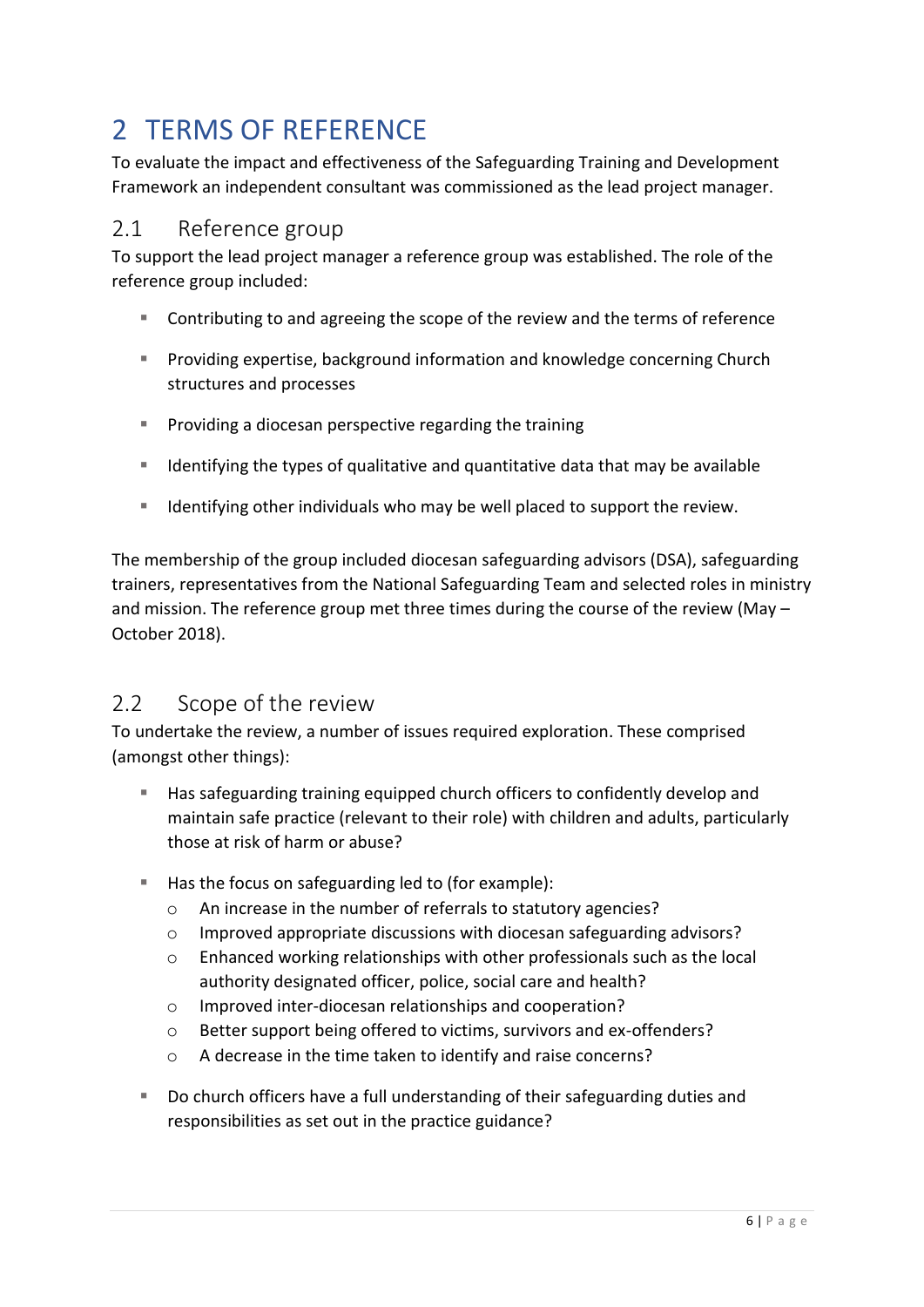- Does the approach used to implement the Safeguarding Training and Development Framework require any change or revision to ensure it is "fit for purpose"?
- What progress have individual dioceses, cathedrals, religious communities and theological education institutions made in implementing the training?

# <span id="page-6-0"></span>3 METHODOLOGY

### <span id="page-6-1"></span>3.1 Questionnaires

To understand the progress that individual dioceses, cathedrals<sup>4</sup>, religious communities and theological education institutions had made in implementing the training, each one was sent a questionnaire. In all 146 questionnaires were sent and 122 were returned (84%).

|                                              | <b>SENT</b> | <b>RETURNED</b> | <b>NO RESPONSE</b> |
|----------------------------------------------|-------------|-----------------|--------------------|
| <b>Dioceses</b>                              | 42          | 41              | 1                  |
| <b>Cathedrals</b>                            | 43          | 39              | 4                  |
| <b>Religious communities</b>                 | 37          | 21              | 16                 |
| <b>Theological education</b><br>institutions | 24          | 21              | 3                  |
| <b>TOTAL</b>                                 | 146         | 122             | 24                 |

The questionnaire included a number of quantitative questions as well as seeking some qualitative information. For example, respondents were asked about the number of trainers (paid and voluntary) that were in their service, how many church officers have attended training and how many still require training. There were questions about the safeguarding arrangements between dioceses, cathedrals, religious communities and theological education institutions. Respondents were also asked to outline the barriers they faced in implementing the Framework as well as setting out what was working well. Respondents were asked about the impact of safeguarding training and whether training modules had been adapted or combined.

## <span id="page-6-2"></span>3.2 Diocesan and cathedral visits

-

To examine some of the 'issues for exploration' in greater detail, the lead project manager identified ten dioceses in which to hold individual meetings and focus groups. The ten areas

<sup>&</sup>lt;sup>4</sup> The term "cathedral" is used throughout this report to include all cathedrals, cathedrals that are also parish churches, abbeys, minsters and royal peculiars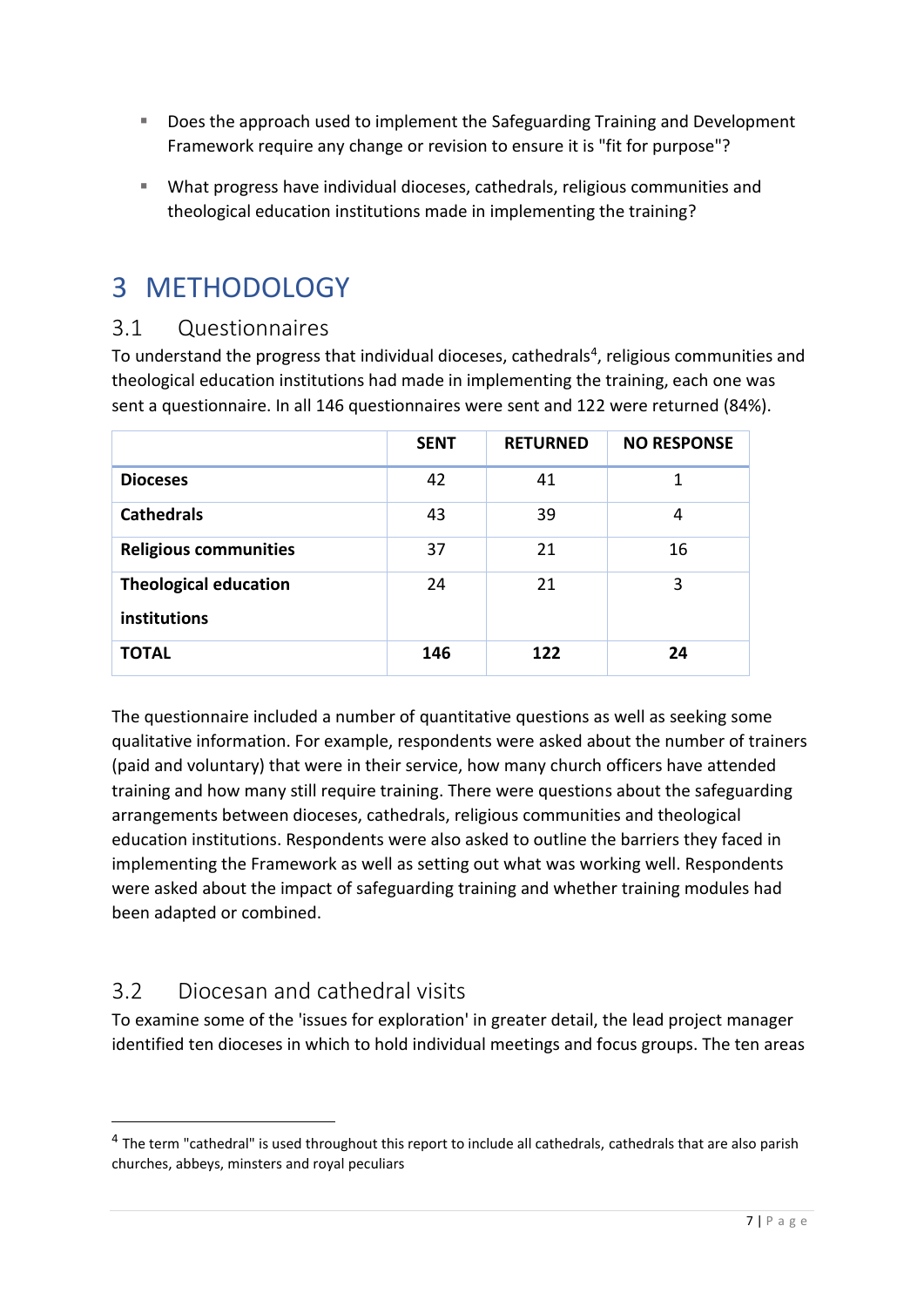were diverse in a number of ways e.g. urban, rural, population size, geographically and culturally. The identified dioceses were:

- i. Bath and Wells **ii.** Norwich
- iii. Birmingham iv. Portsmouth
- 
- 
- 
- 
- v. Hereford vi. Southwark
- vii. Liverpool viii. Southwell and Nottingham
- ix. Newcastle upon Tyne x. York

The diocesan safeguarding advisor <sup>5</sup> for each of the ten dioceses was asked to arrange a programme of meetings with a wide range of individuals from both the diocese and the local cathedral. Suggested individuals and group meetings included:

- Diocesan safeguarding adviser
- Safeguarding trainers (voluntary and paid)
- Survivors/victims
- Diocesan bishop
- $\blacksquare$  Independent chair of the diocesan safeguarding advisory panel  $\sp{6}$
- Group of incumbents
- Group of parish safeguarding officers (PSO)
- Mixed group of church officers who had attended core safeguarding training
- **EXEC** Local authority designated officer<sup>7</sup>
- Cathedral dean

.

- Cathedral safeguarding lead
- Mixed group of cathedral officers who had attended core safeguarding training

The purpose of the meetings was to gather qualitative data that would complement and reinforce the information gathered from the questionnaires. The meetings also provided an opportunity to gain further information about other aspects of the safeguarding training e.g. preferences in mode of delivery, understanding of policy and the confidence of individuals

- Ensure that allegations of abuse are appropriately referred to the statutory authorities
- Provide appropriate advice and support to survivors and victims of abuse
- Ensure that those who pose a risk are appropriately supported and managed
- Advise the diocese on all safeguarding matters

<sup>&</sup>lt;sup>5</sup> Each diocese has a diocesan safeguarding advisor to support the diocese in the development of its safeguarding arrangements. See [https://www.churchofengland.org/sites/default/files/2017-10/dsa](https://www.churchofengland.org/sites/default/files/2017-10/dsa-regulations-as-amended-2017_0.pdf)[regulations-as-amended-2017\\_0.pdf](https://www.churchofengland.org/sites/default/files/2017-10/dsa-regulations-as-amended-2017_0.pdf) for further information. The role of the diocesan safeguarding advisor is diverse and they should:

<sup>&</sup>lt;sup>6</sup> Each diocese has an independent chair who oversees the diocesan safeguarding advisory panel. The purpose of the panel is to provide independent scrutiny of safeguarding practice and policy within the diocese.  $7$  The local authority designated officer (LADO) coordinates all allegations and concerns made against adults who work with children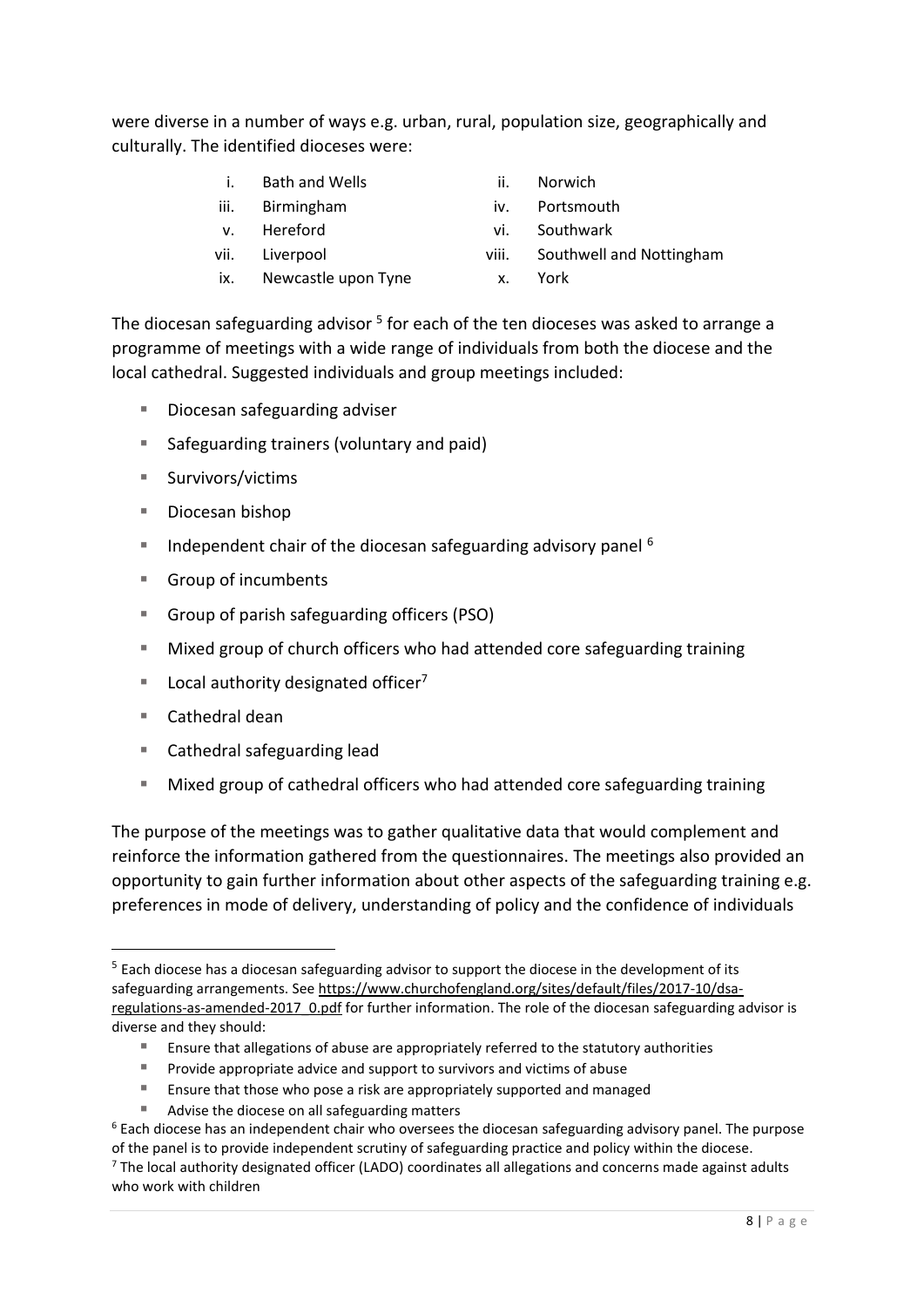to use the knowledge that they had gained. Questions were also asked about (amongst other things) commitment to safeguarding, cultural change and whether there were any specific barriers to implementing the Framework. Inevitably, those attending the meetings were self-selecting and therefore their attitude towards safeguarding and training may have been more positive than those who chose not to be involved in the review.

Only one diocese declined to take part in the visits. The diocese stated that too many key individuals were unavailable, but they would be prepared to host a visit later in the year. By that time, however, the review would have been completed. The National Safeguarding Team did not feel able to insist that the diocese take part. All the other dioceses worked hard to arrange programmes that included many of the suggested individuals and groups. Therefore, between July and September 2018, the project lead visited a total of nine dioceses (21%) out of the total national number of 42 dioceses. The diocesan visits provided a wealth of information, much of which is included throughout the report.

### <span id="page-8-0"></span>3.3 Independent chairs and diocesan safeguarding advisors

During the period of the review, the independent chairs of diocesan safeguarding advisory panels had a networking day. The day was attended by 21 chairs, and the lead project manager used the opportunity to garner their thoughts about safeguarding and the implementation of the Framework. The questions asked were:

- i. Is there an open channel of communication between the diocesan safeguarding advisory board and the bishop?
- ii. What were the three things that most surprised you on taking up your position?
- iii. What were the three things you felt needed challenging when you took up post?
- iv. How would you describe the safeguarding culture in your diocese?
- v. Do you have a view of the progress of the current safeguarding training in your diocese?
- vi. How do you scrutinise the progress that has been made on the Safeguarding Training and Development Framework?
- vii. How often is training and development an agenda item at the diocesan safeguarding board meetings?
- viii. Is there anything you feel you need from the National Safeguarding Team to fulfil your role in scrutinising the implementation of the Framework locally?

A similar event took place for diocesan safeguarding advisors and safeguarding trainers. Again, the opportunity was taken to speak to the diocesan safeguarding advisors (38), assistant diocesan safeguarding advisors (13) and trainers (8) who attended, and gather their thoughts. The questions asked were:

- i. In your opinion what are your three top priorities?
- ii. What are your top three concerns?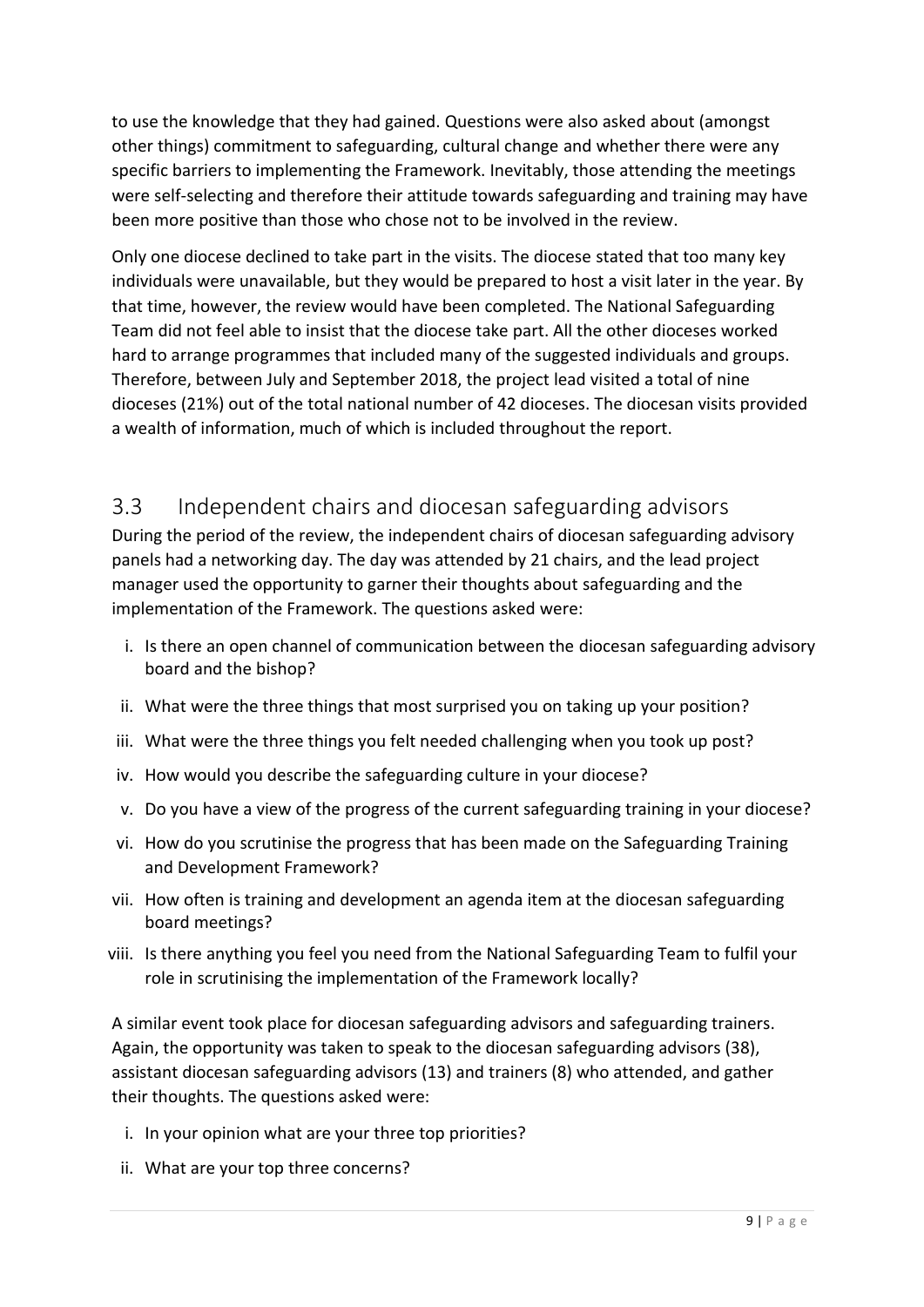- iii. How would you describe your links with the National Safeguarding Team?
- iv. Approximately, what percentage of your time is taken up with safeguarding training?
- v. Describe your relationship with the independent chair of the diocesan safeguarding board
- vi. What are your greatest achievements around implementing the Framework?
- vii. Describe an incident when safeguarding training made a real impact

### <span id="page-9-0"></span>3.4 Additional meetings and telephone calls

As some individuals were not available during the diocesan visits, separate meetings or telephone conversations were held with a number of bishops (4), deans (1), archdeacons (1), victims/survivors (1) and local authority designated officers (2).

Information from the questionnaires, diocesan and cathedrals visits, the workshops, additional meetings and telephone conversations is included throughout the report.

## <span id="page-9-1"></span>4 FINDINGS FROM THE QUESTIONNAIRES

#### <span id="page-9-2"></span>4.1 Dioceses

Questionnaires were sent to 42 dioceses and only one diocese did not respond. Of those returned one was of such poor quality that it could not be used. Therefore, 40 (95%) questionnaires were available to evaluate. Dioceses vary in size geographically, by population and in their number of parishes. Some are urban and some rural. All these features impact on how the Safeguarding Training and Development Framework is implemented as well as how many people require training. Unsurprisingly, each diocese has interpreted and implemented the training differently.

*The training programme is delivered both at evenings and weekends to ensure it is accessible to the volunteer workforce and in locations across the diocese, which is 2,661 square miles in size and therefore travelling to venues add additional commitments in terms of working hours upon the diocesan safeguarding advisor and the assistant diocesan safeguarding advisor***.** 

(Diocesan safeguarding advisor)

There are various models for delivering safeguarding training across dioceses. The majority of dioceses have a paid trainer, although it is frequently a part-time position. The trainer is often supported by a team of volunteer trainers. The size of the team of volunteer trainers varies from as few as two, to teams of up to 60. Only two dioceses had a diocesan safeguarding advisor who undertook all the case work as well as the training role singlehandedly. Some dioceses only used paid trainers to deliver the training (4 dioceses), in other areas the diocesan safeguarding advisor (and/or their assistant) delivered all the training backed up by a team of volunteers (5 dioceses) whilst two dioceses appeared to use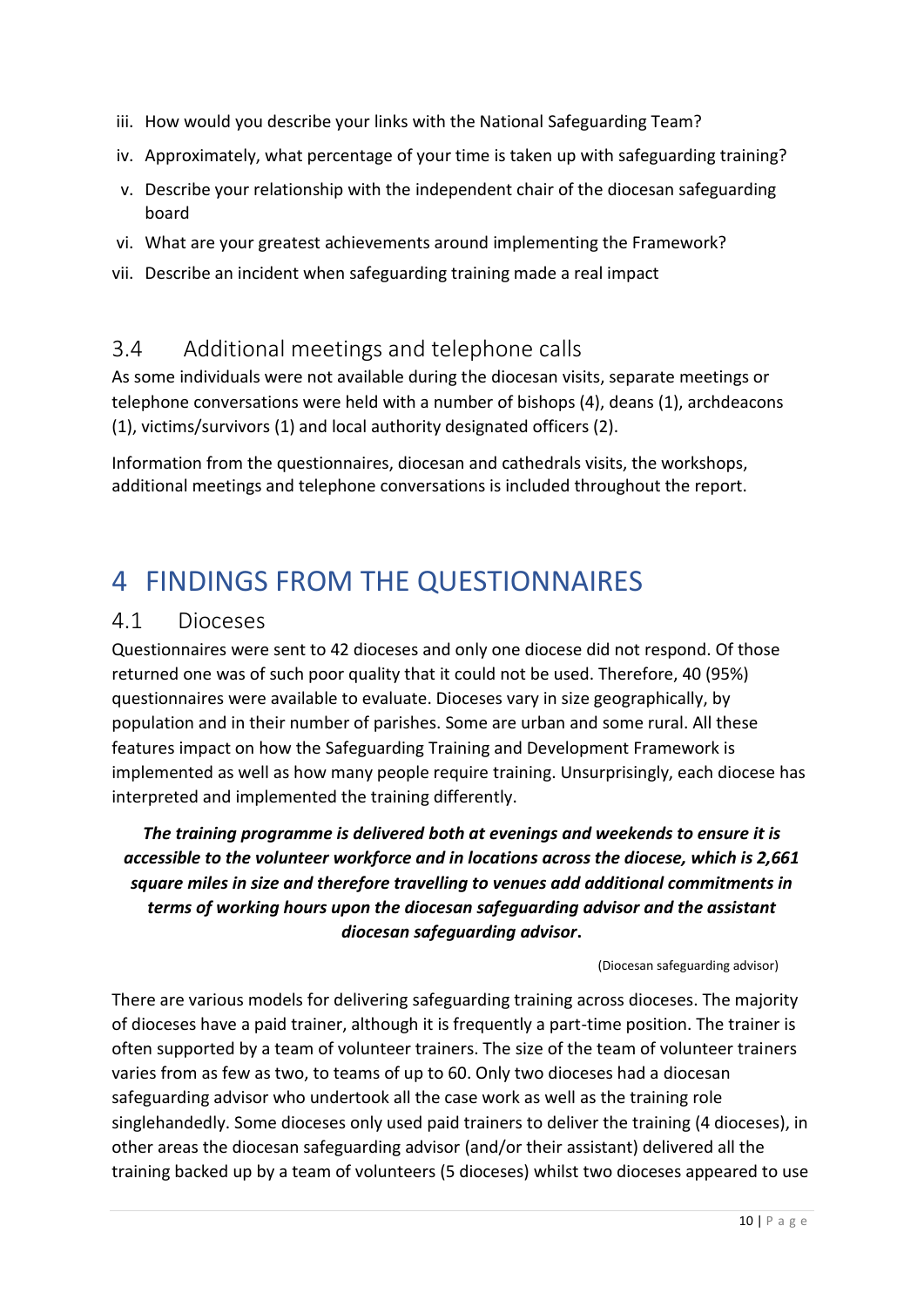volunteers to deliver all their training. A few areas used external trainers on a sessional basis – these were usually individuals, but occasionally dioceses commissioned the services of organisations such as "thirtyone:eight"<sup>8</sup> or a specialist organisation (e.g. Women's Aid) to provide specific training such as responding to domestic abuse (S3).

Some dioceses concentrate on training all paid staff, focussing particularly on clergy, whereas others are attempting to provide basic safeguarding awareness training (C0) to as many church officers as possible. It is clear from the responses to the questionnaires that implementing the Safeguarding Training and Development Framework is a huge undertaking. Many dioceses have trained hundreds, if not thousands of individuals in core modules, but still need to train thousands more.

The figures in the tables below show estimations from three dioceses on the numbers of church officers who require training and at what level. Church guidance suggests that approximately 30 people should be trained at each session. This equates to approximately to 350 training sessions per 10,000 individuals. Church officers are required to update their safeguarding training every three years.

| Example of a diocese with 2 part-time paid trainers and 5 volunteer trainers |                           |                                           |  |
|------------------------------------------------------------------------------|---------------------------|-------------------------------------------|--|
| <b>CORE MODULES</b>                                                          | <b>Numbers</b><br>trained | <b>Number still requiring</b><br>training |  |
| CO Awareness                                                                 | 875                       | 9000                                      |  |
| C1 Foundation                                                                | 240                       | 5700                                      |  |
| C2 Leadership                                                                | 45                        | 3000                                      |  |
| C3 Foundation/leadership for ministers                                       | 520                       | 500                                       |  |
| C4 Bishops/Deans, Principals and senior staff                                | 21                        | 0                                         |  |
| <b>SPECIALIST MODULES</b>                                                    |                           |                                           |  |
| S1 Safer Recruitment                                                         | 560                       | 1000                                      |  |
| S2 Pastoral care, confidentiality and confession                             | Not yet available         | 2000                                      |  |
| S3 Responding to domestic abuse                                              | 24                        | 2000                                      |  |
| S4 Grooming, sexual abuse, responding to survivors                           | Not yet available         | 2000                                      |  |
| S5 Assessing and managing risk                                               | Not yet available         | 2000                                      |  |
| S6 Spiritual abuse                                                           | Not yet available         | 2000                                      |  |
| S7 Support person/link person                                                | Not yet available         | 30                                        |  |
| <b>Total</b>                                                                 | 2,285                     | 29,230                                    |  |

-

<sup>&</sup>lt;sup>8</sup> Thirtyone:eight (formerly known as the Churches' Child Protection Advisory Service or CCPAS) is an independent Christian charity providing professional advice, training, support and resources in all areas of safeguarding children and adults at risk of harm – for further information see [https://www.ccpas.co.uk](https://www.ccpas.co.uk/) – accessed online 2 October 2018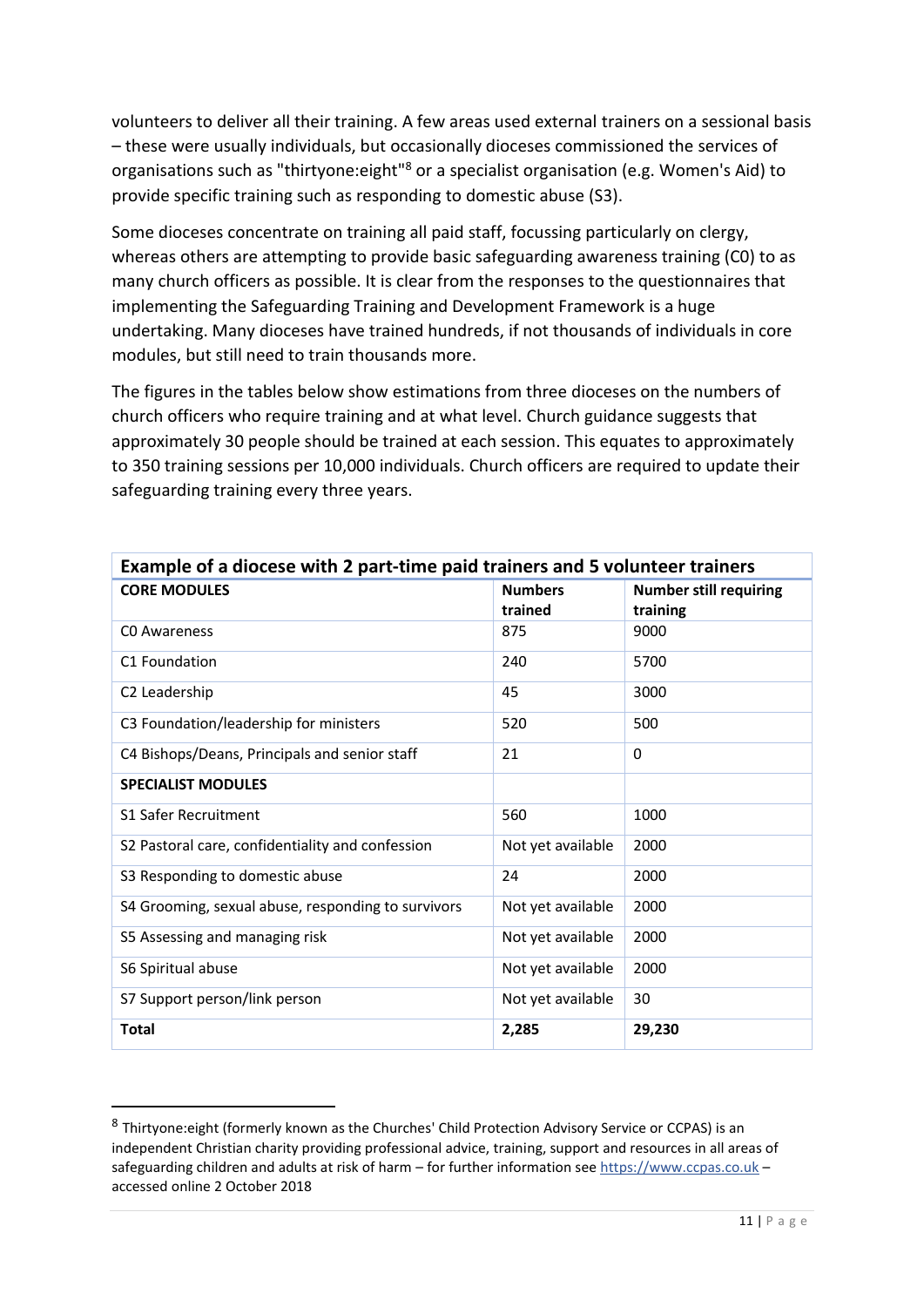| Example of a diocese with 1 full-time paid trainer and 25 volunteer trainers – this |
|-------------------------------------------------------------------------------------|
| diocese was involved in piloting the training                                       |

| <b>CORE MODULES</b>                                | <b>Numbers</b><br>trained | <b>Number still requiring</b><br>training |
|----------------------------------------------------|---------------------------|-------------------------------------------|
| CO Awareness                                       | 2000                      |                                           |
| C1 Foundation                                      | 2000                      | 5000 over next 3 years                    |
| C2 Leadership                                      | 500                       | 2000 over next 3 years                    |
| C3 Foundation/leadership for ministers             | 100                       | 550 over next 3 years                     |
| C4 Bishops/Deans, Principals and senior staff      | 30                        | 5                                         |
| <b>SPECIALIST MODULES</b>                          |                           |                                           |
| S1 Safer Recruitment                               | 10                        | 1000                                      |
| S2 Pastoral care, confidentiality and confession   | Not yet available         | 1000                                      |
| S3 Responding to domestic abuse                    | 0                         | 1000                                      |
| S4 Grooming, sexual abuse, responding to survivors | Not yet available         | 1000                                      |
| S5 Assessing and managing risk                     | Not yet available         | 1000                                      |
| S6 Spiritual abuse                                 | Not yet available         | 1000                                      |
| S7 Support person/link person                      | Not yet available         | 10                                        |
| <b>Total</b>                                       | 4,640                     | 13,565                                    |

| Example of a diocese with 1 part-time paid trainer and 6 volunteer trainers |                           |                                           |  |
|-----------------------------------------------------------------------------|---------------------------|-------------------------------------------|--|
| <b>CORE MODULES</b>                                                         | <b>Numbers</b><br>trained | <b>Number still</b><br>requiring training |  |
| CO Awareness                                                                | 2000                      | 5000                                      |  |
| C1 Foundation                                                               | 1600                      | 3500                                      |  |
| C2 Leadership                                                               | 68                        | 3000                                      |  |
| C3 Foundation/leadership for ministers                                      | 400                       | 8                                         |  |
| C4 Bishops/Deans, Principals and senior staff                               | 25                        | $\overline{2}$                            |  |
| <b>SPECIALIST MODULES</b>                                                   |                           |                                           |  |
| S1 Safer Recruitment                                                        | 360                       | 33                                        |  |
| S2 Pastoral care, confidentiality and confession                            | Not yet available         |                                           |  |
| S3 Responding to domestic abuse                                             | $\Omega$                  | 4000                                      |  |
| S4 Grooming, sexual abuse, responding to survivors                          | Not yet available         | 4000                                      |  |
| S5 Assessing and managing risk                                              | Not yet available         | 800                                       |  |
| S6 Spiritual abuse                                                          | Not yet available         | 4000                                      |  |
| S7 Support person/link person                                               | Not yet available         | 50                                        |  |
| <b>Total</b>                                                                | 4,453                     | 24,393                                    |  |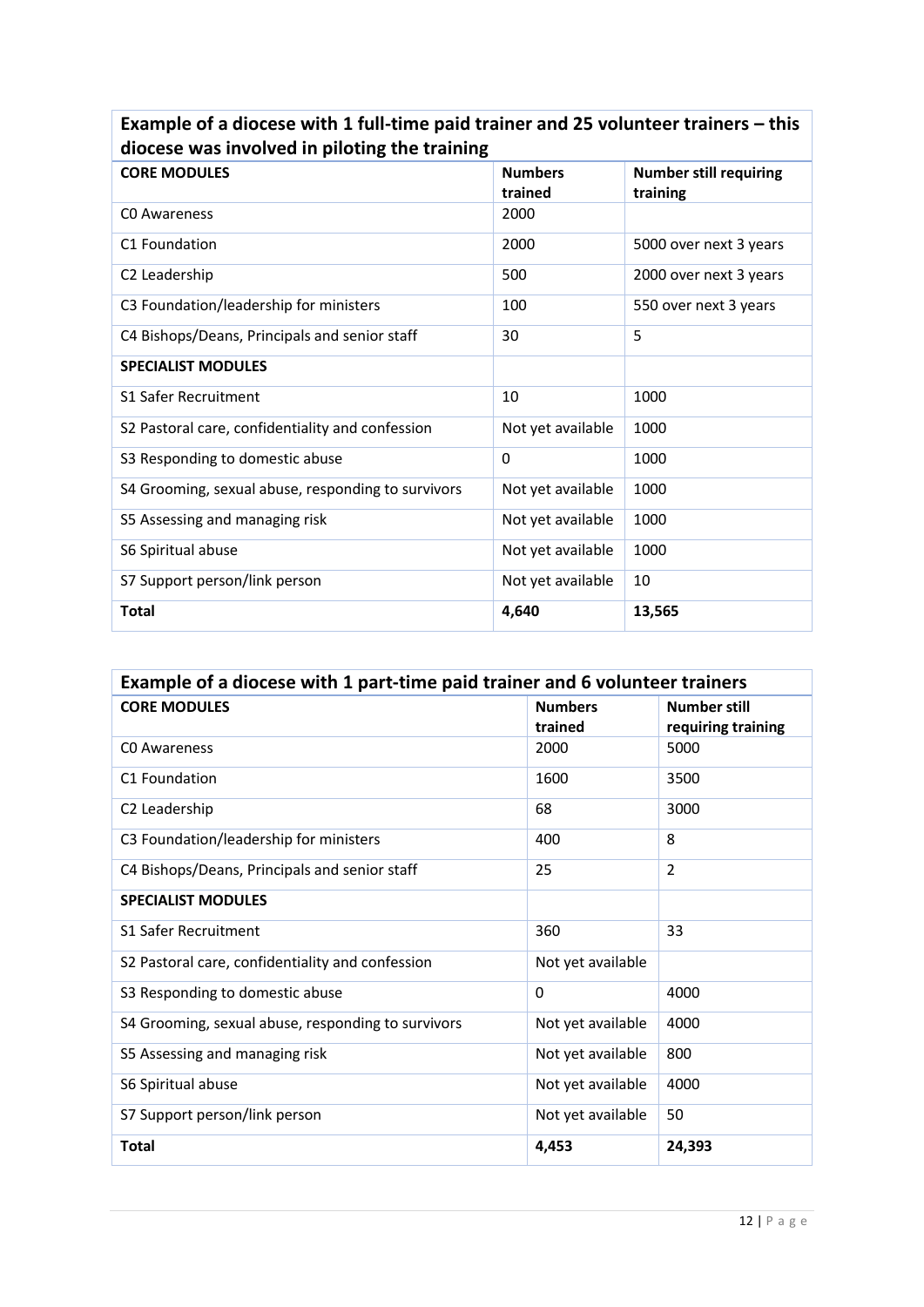At least half of the dioceses were unable to forecast how many church officers would require training in the future. The reason for this is threefold. First, information about volunteers is held at parish level; second, systems do not exist to monitor this information and third, volunteers come and go depending on their personal circumstances and are not required to inform the diocese. Some dioceses try to forecast by estimating that each parish will need to train approximately ten people (although some may need to attend several different modules of the training). Dioceses vary in their number of parishes from 140 to 611.

Most dioceses are providing training for theological education institutions and religious communities within their local areas. For some the numbers are limited, whereas for others the additional numbers appear burdensome. For example, one diocese has four theological education institutions and nine religious communities in its area in addition to the cathedral. This diocese provides training for all these church bodies.

There were a lot of positive comments from diocesan questionnaires about their achievements including:

- *We have seen a 20% increase in referrals to the diocesan safeguarding team in the last year and an 80% increase in requests for information and advice in the first quarter of 2018, which reflects greater awareness*
- *There appears to be increased awareness of safeguarding responsibilities. More parishes are requesting training and seeking advice regarding embedding good safeguarding practice. When travelling around parishes there is clear evidence of good safeguarding practice e.g. safeguarding notice board in church, information on parish website and specialist services advertised in church (e.g. domestic abuse support).*

#### ONE DIOCESE'S EXPERIENCE

This diocese has been training people in safeguarding for many years but now is able to really get to grips with it by employing a full-time training coordinator. The church as a whole is on a massive culture change regarding who is involved and why they need to be trained and this has proved to be difficult in a small number of areas within the diocese because sometimes people don't like change. On the whole, however, people have embraced the need for more robust training for a wider audience and they are very much on board. One of the main comments of objection is down to lack of education, such as "*we don't need safeguarding training because we do not have any children*". The message has now got through that safeguarding is not only about children. On the whole there have been very few, if at all any barriers for people who want to attend a course. We have put a lot of work into making sure that we listen to what would make it easier for people to attend. We have 18 deaneries and two main towns and people found it restrictive to have to always travel to the main towns so now we deliver localised training within each deanery by locally trained trainers.

Diocesan Safeguarding Trainer and Training Coordinator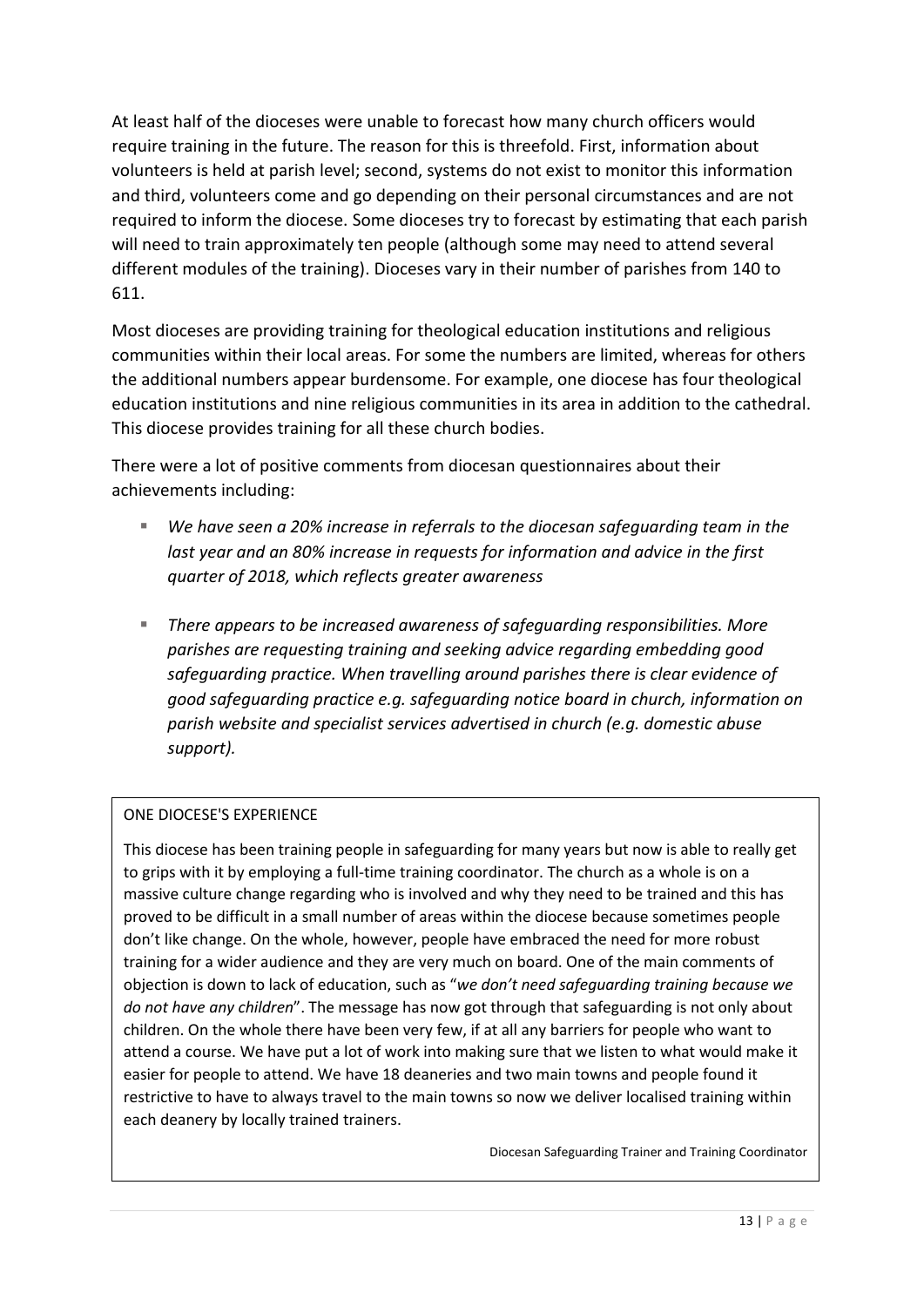Equally there remain barriers for many dioceses trying to implement safeguarding training including:

- The change of culture is not quite where we want it to be. Some individuals are *reluctant to attend due to having completed safeguarding training in other jobs or for other organisations. A few people still do not see it as relevant*
- It is difficult to get a full picture of how many volunteers are working in the parishes *to ascertain how many need training in the core foundation module (C1). We have increased numbers at these sessions to 30 where the venue allows this, but we do have a level of non-attendance which is frustrating when we have waiting lists for courses*
- The volume of the training required is an enormous challenge because of the size of *the diocese. The number of people attending our courses (face-to-face) has increased by 250% since the same period a year ago, as we have particularly focussed on extending the availability of parish-based foundation (C1) courses. However, we do not hold centrally lists of individuals in all groups who require training and current systems for recording attendance do not adequately support us understanding the exact scale of need.*

### <span id="page-13-0"></span>4.2 Cathedrals

Questionnaires were sent to all 43 cathedrals and 39 (91%) responded. It is clear that many cathedrals have large numbers of staff and volunteers. Volunteer numbers frequently range from 150 to over 600 depending on the size and location of the cathedral. In addition, some have up to 250 members of staff. Clearly, these are large numbers of church officers who require safeguarding training both in core modules and specialist modules.

The majority of cathedrals rely on the local diocesan safeguarding team to provide training. Out of the 39 responses, 11 cathedrals stated that they have a service level agreement, memorandum of understanding or written agreement with their local diocese to provide safeguarding training and advice. Indeed, six cathedrals stated that they could not provide any figures for the number of church officers who had been trained, as all these records are all kept by the local diocese.

> *Before I started there was no relationship with the diocese, but now we are fully integrated. There is an agreement in that there is a letter between the bishop and the dean. The relationship by its nature is fairly reactive, they will always give advice and come and do bits of training, but until now there hasn't been a proactive safeguarding person for the cathedral, so now there will be something more formal.*

> > (Cathedral safeguarding lead)

Twelve cathedrals have their own trainers – in nine cathedrals these are part-time paid posts. Only two cathedrals have a dedicated safeguarding advisor post – although another is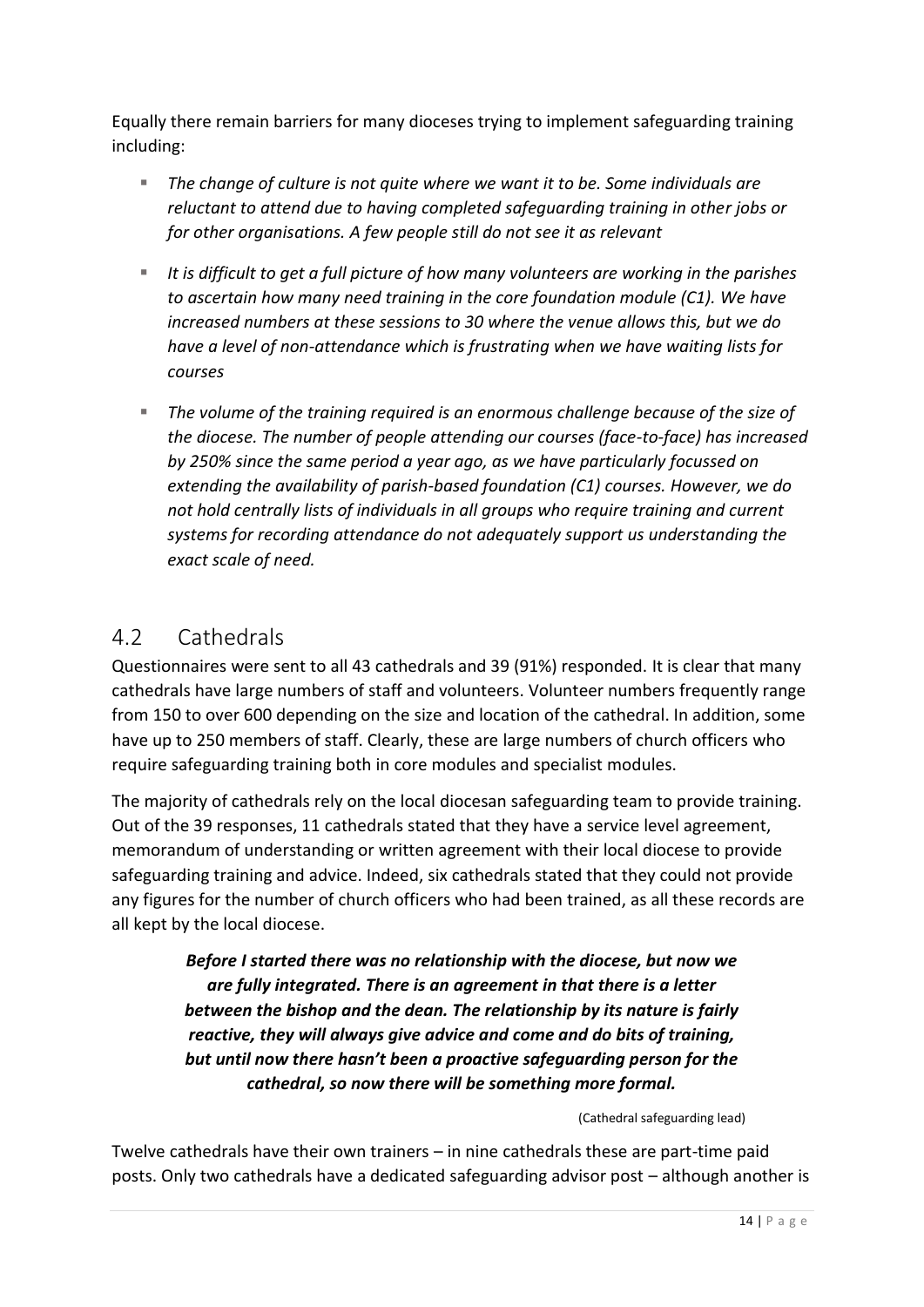considering employing a safeguarding advisor and perhaps sharing the advisor with another cathedral. Some cathedrals have volunteer safeguarding leads who have taken on that role in addition to their (non-safeguarding) post. One cathedral described using an external safeguarding training provider. The external trainer provides face-to-face core safeguarding (C1) and leadership (C2) training. This model has ensured that the majority of church officers have already attended training – "*the quality of the training has meant that its reputation has been high and so volunteers have come more willingly*".

There is a huge disparity between different cathedrals and the number of church officers who have attended training. One cathedral stated that they have "*adopted a low-key approach reflecting the lack of significant safeguarding issues at the cathedral over the past ten years*". This cathedral appeared not to have provided any core safeguarding training (C0, C1 or C2) to any volunteer or staff member. The only training that had taken place was that two church officers attended the senior staff training (C4). There are other cathedrals who have focussed solely on delivering training to paid staff, thus volunteers, lay clerks<sup>9</sup> and others who have contact with children are yet to receive training. Equally, there are examples of cathedrals that have obviously worked hard to ensure that all volunteers have a good understanding of their roles and responsibilities concerning safeguarding. For example, a number have trained all volunteers in core safeguarding (C0 & C1) using both face-to-face courses and the online courses available [*we have trained 455 in core safeguarding (C0) – 333 face-to-face and 122 online*]. Those cathedrals tend to have either a close relationship with their diocese, use external providers or have their own trainers (paid and voluntary).

### *We are pretty good with our choir; the musical director is hot on safeguarding and understands his role. He is also willing to be helped.*

#### (Cathedral safeguarding lead)

It is not uncommon for cathedrals not to know how many volunteers and staff still require training. It was not obvious from the questionnaires whether this is because the local diocese tends to hold this information, or it is simply not being collected. Whatever the case, forecasting training needs is essential in order that senior staff know what resources are likely to be required and to ensure sufficient funding is in place.

Cathedrals were asked about the impact and subsequent achievements around safeguarding training. Some considered that the focus on safeguarding has already started to raise the profile.

- *We see training as part of our investment in volunteers and an opportunity for building community and helping to promote safeguarding as a natural part of what we do rather than something to be wary of*
- We are fortunate that our diocesan safeguarding advisor provides in-situ training, *which has enabled a high attendance rate from staff. Off-site training would be more*

-

 $9$  Cathedrals often have a team of professional adult singers known as lay clerks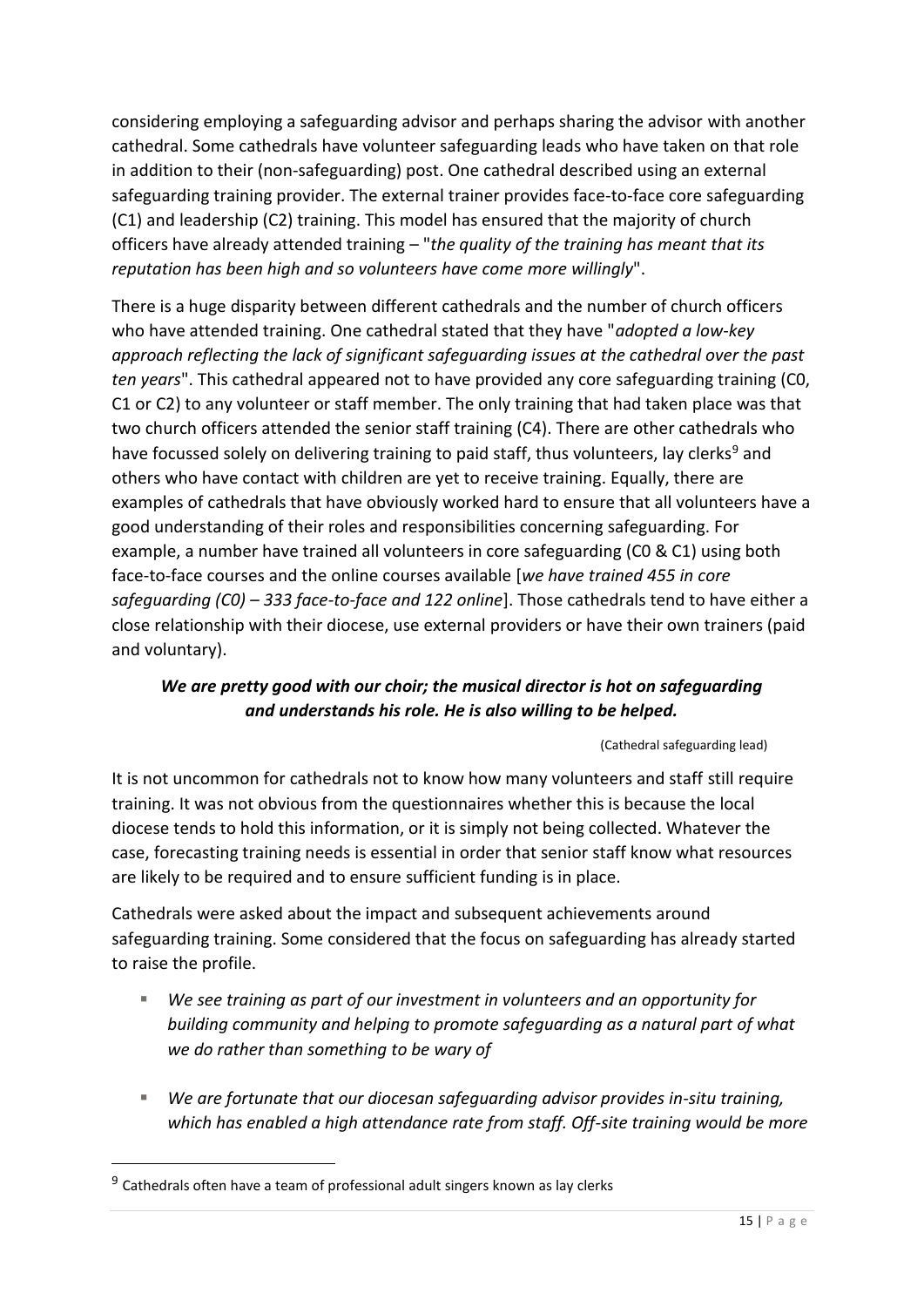*problematic as we have a small staff team, which needs to be on site. On-site training also enables us to explore issues which directly relate to our own context and working patterns*

■ We are pleased that safeguarding training is now part of our cathedral recruitment *process for staff and volunteers. The online training has generally been a great success for us as we process so many volunteers. Because we have made core training (C0) compulsory for all staff and volunteers as an entry level, this has helped us embed a culture of safeguarding in the cathedral.*

Although there are some positive aspects to the safeguarding training, there remain some barriers. Those cathedrals who had trained the most volunteers and staff, tended to favour a combination of face-to-face and online training with a preference for face-to-face. The difficulties surrounding online safeguarding training was reflected in the comments about barriers to implementing the training. Many older church officers in cathedrals (as was found in the dioceses) actually find the online training inaccessible and prefer to attend face-to-face training in groups.

- *Core (C0) training for volunteers is not always appropriate. Many don't have online access and the content can be quite daunting and worrying to some. This is better done within C1 on a face-to-face basis so that questions can be addressed and support given in a safe environment for expression as required*
- The raft of safeguarding training is a huge undertaking for us to ensure all staff and *volunteers are trained to the correct level and in a timely manner. We do not have specific training or safeguarding resource to concentrate on this only, even as a large Cathedral. Resource is a real issue*
- Online availability of C0 and C1 is very helpful, but the chapter safequarding lead, the *diocesan safeguarding adviser and the safeguarding trainer agree that one module should be delivered face-to-face to ensure engagement and judge processing. In our case, this is C2 and so the online availability of this module is of limited value to us.*

Clearly, cathedrals differed in their ability (and willingness) to engage with safeguarding training. Those with dedicated trainers or close working relationships with their local diocesan safeguarding advisor and safeguarding teams appeared to be more confident at understanding what is required. Others undoubtedly have only just started their journey and have a long way to go.

## <span id="page-15-0"></span>4.3 Theological education institutions

Responses were received from 21 of the 24 questionnaires sent to theological education institutions (87.5%). Nevertheless, three responses stated that their local diocese would send in their relevant statistics and information. A further two responses were of too poor a quality to be of use. In all, there were 16 questionnaires available for analysis (66.5%).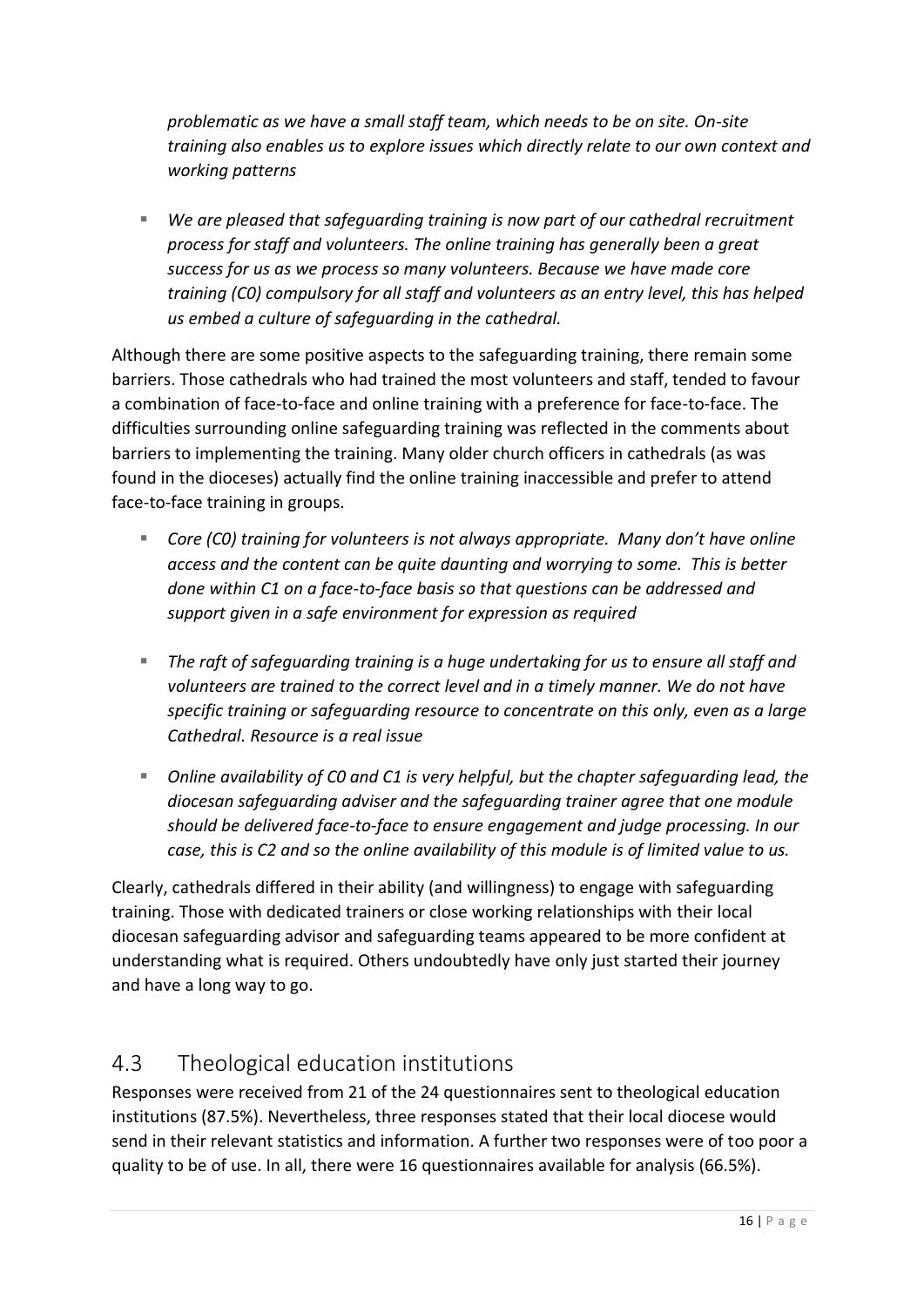It was clear from the responses that training is taking place. Some theological education institutions showed a more structured approach to safeguarding training. These institutions tended to have a larger number of ordinands and they used independent organisations to provide their safeguarding training. Eleven theological education institutions responded that their local diocese provided all the safeguarding training. Most of these used the online safeguarding courses for the basic awareness and foundation modules (C0 & C1) with the diocesan safeguarding team providing the leadership modules (C2) on an annual basis. Nevertheless, only one theological education institution appeared to have a formal agreement with their diocese concerning what training the diocese would provide and when.

Two theological education institutions used independent training companies such as thirtyone:eight, the NSPCC or specific consultancy companies. A member of staff in one college attended the National Safeguarding Team's training day for theological education institutions and now he delivers all their safeguarding training. Two institutions used individual trainers and a further one used a part-time volunteer to provide training to ordinands. One response implied that the theological education institution was struggling to provide any safeguarding training either from an independent source or from the local diocese.

There were many comments within the questionnaires as to the positive effect of safeguarding training. Below are some examples:

- *Raising awareness for students prepares them for future ministry. They particularly enjoy scenarios as they may not currently have the experience to have dealt with examples raised. Safeguarding sessions gives students opportunities to think about such issues and a safe area in which to discuss them*
- In the last two/three years we have found that more students come to us having *already completed the basic awareness, foundation (C0&C1) and even leadership (C2) modules, as these are now rolled out across the dioceses and are required for those involved in church work in their parishes*
- We have been able to move from a culture of 'requirement' to a culture of 'mission'. *By introducing theological reflection into the leadership (C2) module we have noticed students embed safeguarding into their professional practice as the mission of the Church and core to their role and activity*

Theological education institutions, however, continue to experience barriers to introducing safeguarding training.

- *Have difficulty fitting it into a crowded curriculum*
- *We need regular face-to-face training and we need the diocese for that*
- It would be very good to see a greater focus on the theology of safeguarding in *training – linking theology and practice. This would enable ministerial students to locate safeguarding as a core part of their identity and call*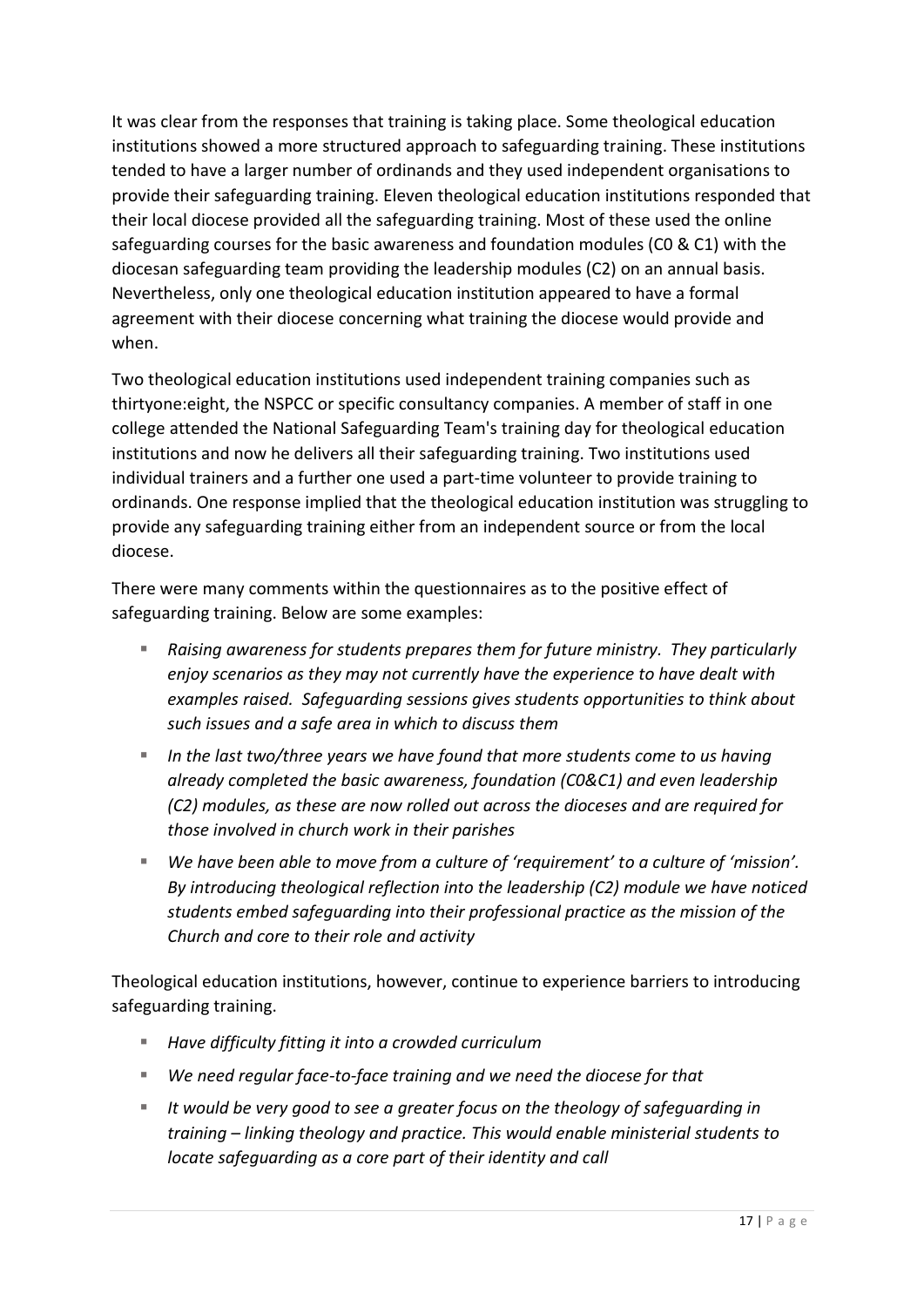It was evident from the questionnaires that some theological education institutions have embraced safeguarding training and are working hard to comply with it. Others are obviously struggling to understand its relevance and how to implement the training.

### <span id="page-17-0"></span>4.4 Religious communities

Questionnaires were sent to 37 religious communities and 22 responded (59%). Of those, five were of insufficient quality to provide adequate information. Thus, this review considered 17 (46%) responses to questionnaires.

No religious community had its own trainer, although one sister was a deanery safeguarding trainer within her diocese. Generally, respondents indicated that their local diocese provided safeguarding training. Nevertheless, this was further complicated because some communities do not have a "mother house" therefore, members are geographically spread across the country and live in numerous different dioceses. In these cases, members are expected to undertake safeguarding training in the diocese in which they live.

### *Our sisters are very dispersed – 14 sisters live in seven different dioceses, not counting a sister in residential care in Wales. Sisters take part in the training provided in the dioceses where they live, and some also receive training from other organisations with whom they work. The sisters are briefed annually at a face-to-face meeting, about updates to our safeguarding policies and any changes of practice***.**

Some respondents implied that members may not require safeguarding training from the diocese because they had already received training from organisations in which they work (e.g. health, hospices, charities etc.). Only one stated that they had no arrangements in place because they were waiting for national guidance for religious communities. Others described how all safeguarding concerns were passed to their local diocesan safeguarding advisor. They regularly checked with the diocesan safeguarding advisor what was recommended in the way of training and safeguarding policies.

From the respondents, it was not possible to establish whether the appropriate individuals have been trained. Only one religious community stated that no member had received any training in the current safeguarding modules. A number of respondents cited age, frailty and infirmity as reasons that members of the community were not able to attend training.

Others explained that their local diocesan safeguarding advisor or trainer had come to the community and provided bespoke face-to-face training. Wider members of communities, such as gardeners, cooks, office staff, groundsmen and maintenance staff were less likely to have attended training, although some had undertaken the basic course (C0) online. It was clear that the majority of sisters, priests and monks had attended face-to-face safeguarding specifically aimed at the clergy (C3). Most of the religious communities focused on the core modules of training (C0 – C3). Nevertheless, some expressed an interest in attending further training on specialist modules including safer recruitment, pastoral care, domestic abuse and spiritual abuse  $(S1 - S6)$ .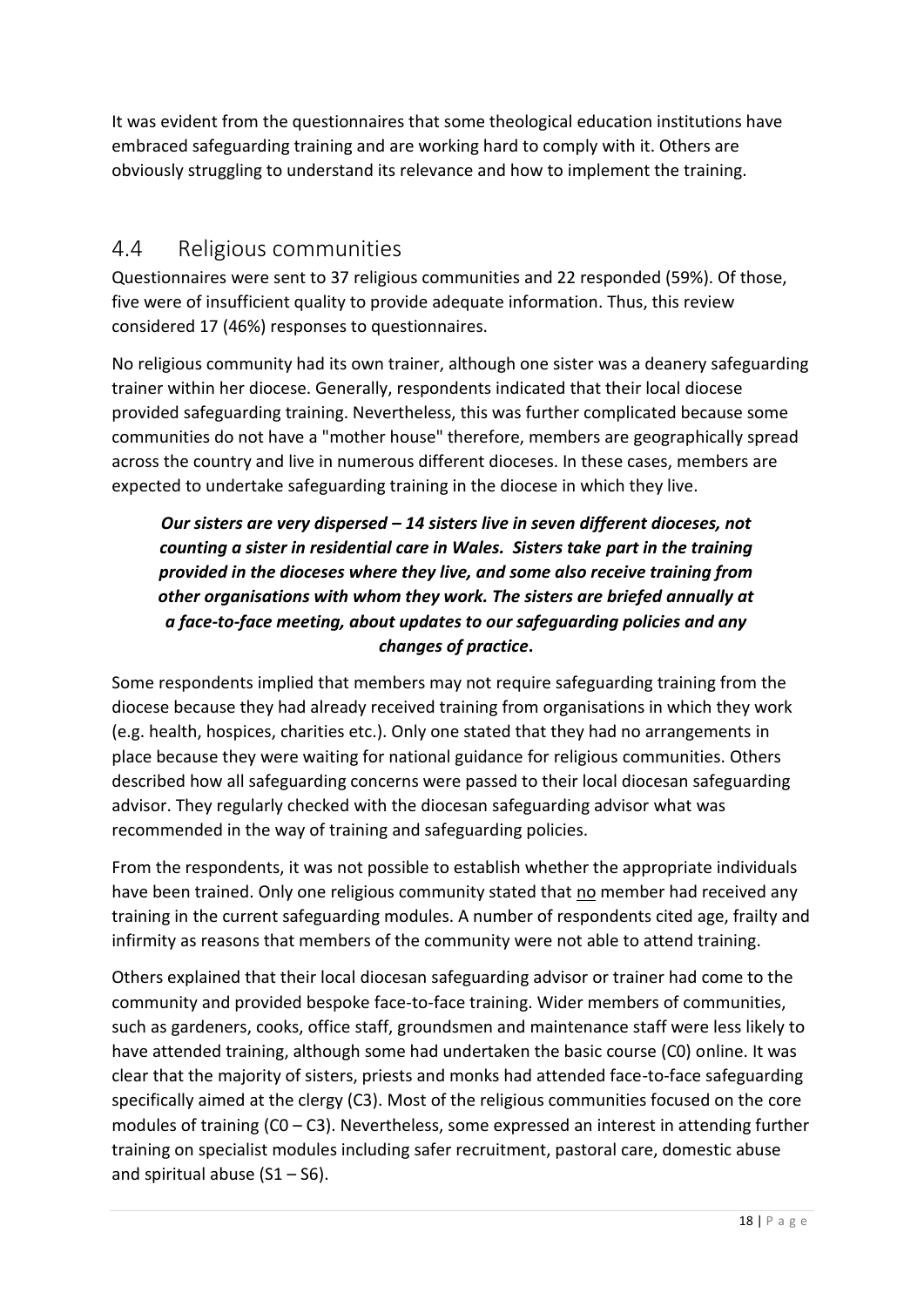In religious communities there is also confusion about who requires training and at what level. Some religious communities have clearly worked hard to ensure all their members are trained. One described how all 24 members had been provided with relevant levels of faceto-face training (C0, C1, C2 and C3) by the diocese. A further 16 members had attended the domestic abuse training. The questionnaire itself appears to have raised the profile of safeguarding for some religious communities i.e. "*following meeting with the safeguarding officer, we are in the process of ascertaining what training is still needed in our situation*"; "*I am just about to contact the diocese re training for our community*".

Some religious communities asked for specific safeguarding training to take place alongside other religious communities. They felt it could then be tailored to be more appropriate to their particular situation. One religious community stated that they had paid the diocese for training. It is unclear whether each diocese should provide training to religious communities in their area free of charge i.e. religious communities should be treated the same as parish churches. If this is the case, it does not appear to be widely understood by either the dioceses or the religious communities. The questionnaires provided some positive comments from religious communities about their experience of safeguarding training. These included:

- *We are all very much more aware of the issues and the vital importance of good practice. This now includes those who are not ordained or licensed lay ministers, and who might in some cases in the past have thought the issues need not concern them overmuch. We all tend to think of the safeguarding implications of a situation far more readily than used to be the case with some*
- *I think our safeguarding policies and training makes us much more aware of things that might have happened in the past, what is happening now in the Church and elsewhere regarding allegations and abuse and we are much more aware generally of the seriousness of effects on those who have been abused.*

Religious communities were also asked about the barriers they faced concerning safeguarding training. These included:

- *Dioceses do not routinely communicate details of their safeguarding training to religious residents in their dioceses unless they are ordained, or licensed lay ministers. Inclusion of all religious houses in a diocese on the safeguarding training circulation list would help significantly*
- *We are awaiting publication, by the Advisory Council for Relations between Bishops and Religious Communities' of a new edition of 'A Handbook of the Religious Life' which will include a new chapter on safeguarding.*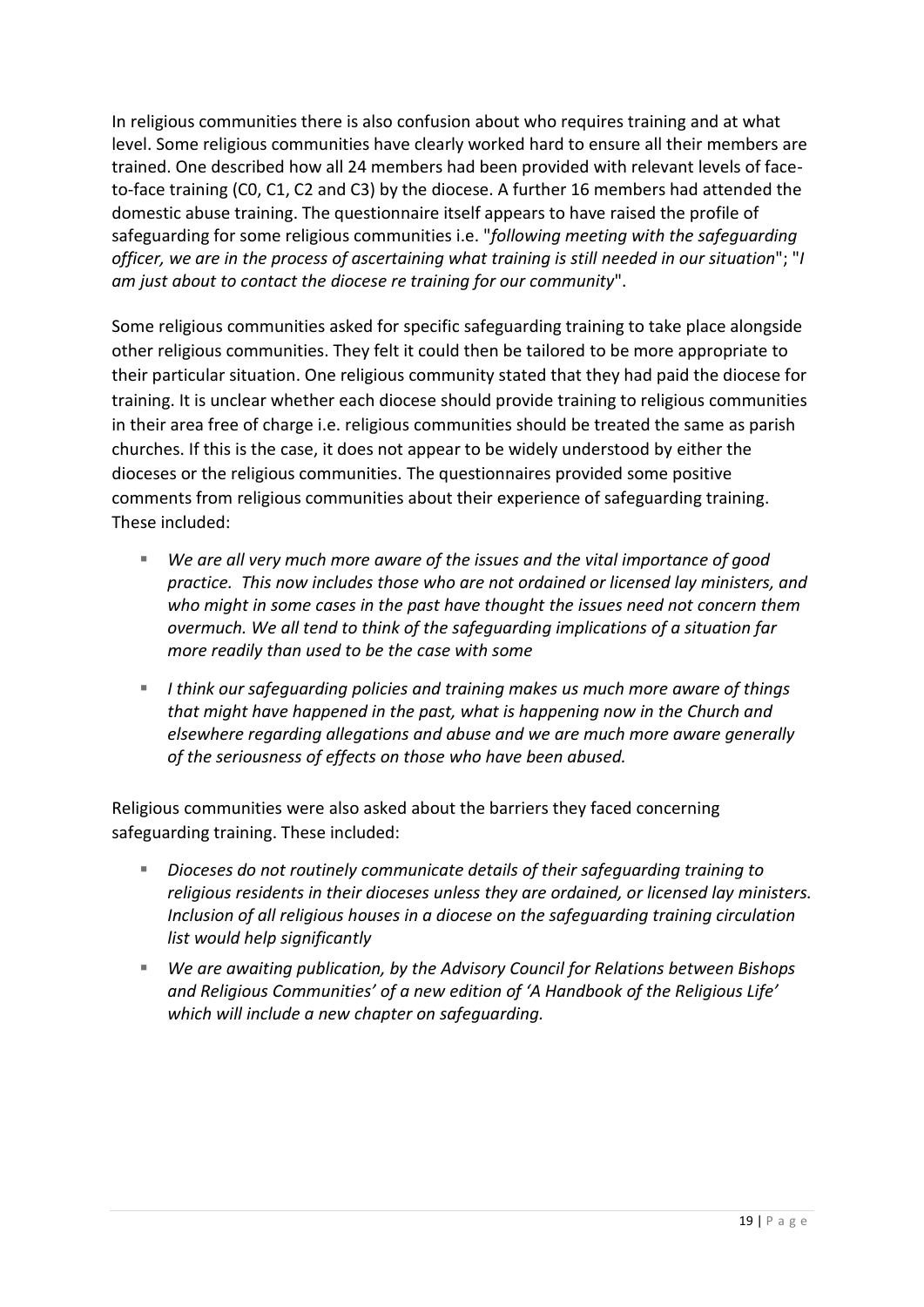# <span id="page-19-0"></span>5 EMERGING THEMES FROM QUESTIONNAIRES AND DIOCESAN VISITS

### <span id="page-19-1"></span>5.1 The Framework could be interpreted and implemented more consistently

The Framework is neither interpreted nor implemented consistently. Understandably, dioceses, cathedrals, theological education institutions and religious communities all interpret and implement the Framework to suit their local needs. It was clear from the questionnaires and diocesan visits that diocesan safeguarding teams vary in size and they serve very different areas. Furthermore, they have differing amounts of funding and resources. Some have only recently started to implement the Framework whilst others who were part of the pilot project have been providing safeguarding training for a number of years. In order to be pragmatic and proportionate each diocese has had to adapt its approach in order to provide the extensive safeguarding training set out in the Framework.

### <span id="page-19-2"></span>5.2 Each diocesan safeguarding team is different

From the responses to the questionnaires and the diocesan visits, it became quite apparent that each diocesan safeguarding team is structured, managed, organised and supervised differently. Although this disparity may not be a problem in itself, it does mean that it is more difficult to reach the desired effect of consistent training and development of safeguarding practice across the national Church.

#### DIOCESAN SAFEGUARDING ADVISORS

Each diocese has a diocesan safeguarding advisor and this is where the similarity often ends. Diocesan safeguarding advisors (the name can vary between dioceses) come from various professional backgrounds; most commonly social care, police, health and probation. Diocesan safeguarding advisors describe receiving little or no further training for their role. Thus, they are expected to come into post fully trained. This is concerning as this is a specialist role, which is not replicated in any other statutory agency. The role requires a number of specialist skills for example, the ability to train, skills to assess and manage risk, the ability to relate to, and support, victims and survivors, skills to work with offenders and understand offenders' behaviour and the ability to manage a team of staff and volunteers (this list is not exhaustive). Current guidance from the National Safeguarding Team suggests that the role should ideally be suited to those who have a professional background and experience of working in social care. This understandably has caused ill-feeling for those who come from a different professional background, yet possess many of the required skills and capabilities. Equally, the pay scales of diocesan safeguarding advisors (and trainers) varies considerably between dioceses. There are other disparities that occur around professional supervision. Ideally, diocesan safeguarding advisors who are providing case work should be professionally supervised by a suitably qualified person. Often diocesan safeguarding advisors arrange their own supervision which can lead to differences in the quality of that supervision. Some diocesan safeguarding advisors provide a formal paid "out of hours" service for safeguarding concerns raised during evenings and weekends, whilst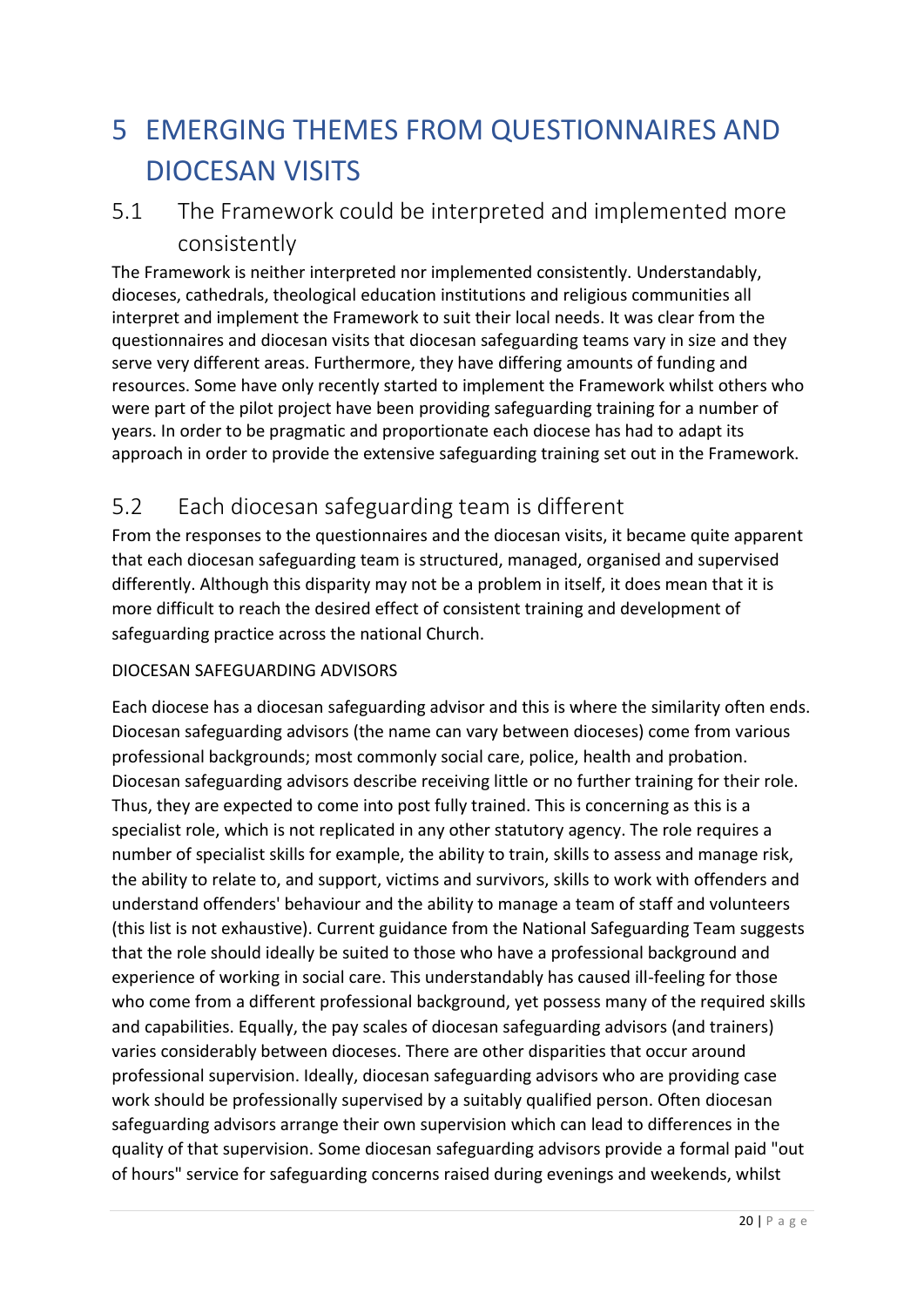others provide this type of cover out of "good will". Some areas provide no out of hours service.

Although some of these issues may not appear to be related to safeguarding training, it was clear from discussions that having the appropriate specialist skills, management skills, ability to train, ability to undertake a training needs analysis and forecast training needs, equity in remuneration and the availability of professional supervision all have an impact on how successfully diocesan safeguarding advisors are able to implement the Framework. Inevitably, providing an out of hours service will have an impact on the amount of time available to provide training. Thus, there needs to be uniformity in these aspects in order to support diocesan safeguarding teams to implement the Framework consistently across the national Church.

### **Our training programme equates to 102 training courses being offered to over 3000 people across the diocese. In practical terms it equates to 48 days of the year where the diocesan safeguarding advisor or the assistant diocesan safeguarding advisor are focused purely on delivering training, which places a significant strain on meeting the wider demands of the safeguarding role for the diocese.**

#### (Diocesan safeguarding advisor)

Despite their differences in professional background, one common theme across the dioceses that were visited, was that diocesan safeguarding advisors are held in high esteem. Church officers, whether it was a bishop or a parish safeguarding officer, stated that their diocesan safeguarding advisor was available to provide advice and support, they respected their judgement and were extremely grateful for the service they provided. It is evident that they are working extremely hard, not only to implement the Framework, but also to carry out their other duties.

#### SAFEGUARDING TRAINERS

Again, each diocesan safeguarding team was structured differently. Therefore, some dioceses have paid trainers in full-time positions, whereas in other dioceses the diocesan safeguarding advisor undertakes training. Some used sessional trainers. In some areas training is always delivered in pairs, in others it is delivered by a sole person. Inevitably, the modules provided are different with some dioceses encouraging face-to-face training and others preferring the online versions. Volunteer trainers take on varying amounts of responsibility for providing training to parishes, with some even presenting at clergy training.

#### *Not enough networking opportunities specifically for trainers. Trainers want to come to network days to develop training ideas.*

#### (Safeguarding trainer)

One of the issues described by trainers is their isolated role within the team. They described wanting to participate in regional support groups for trainers. In some areas, trainers themselves have set up their own local trainer forum. Trainers particularly asked for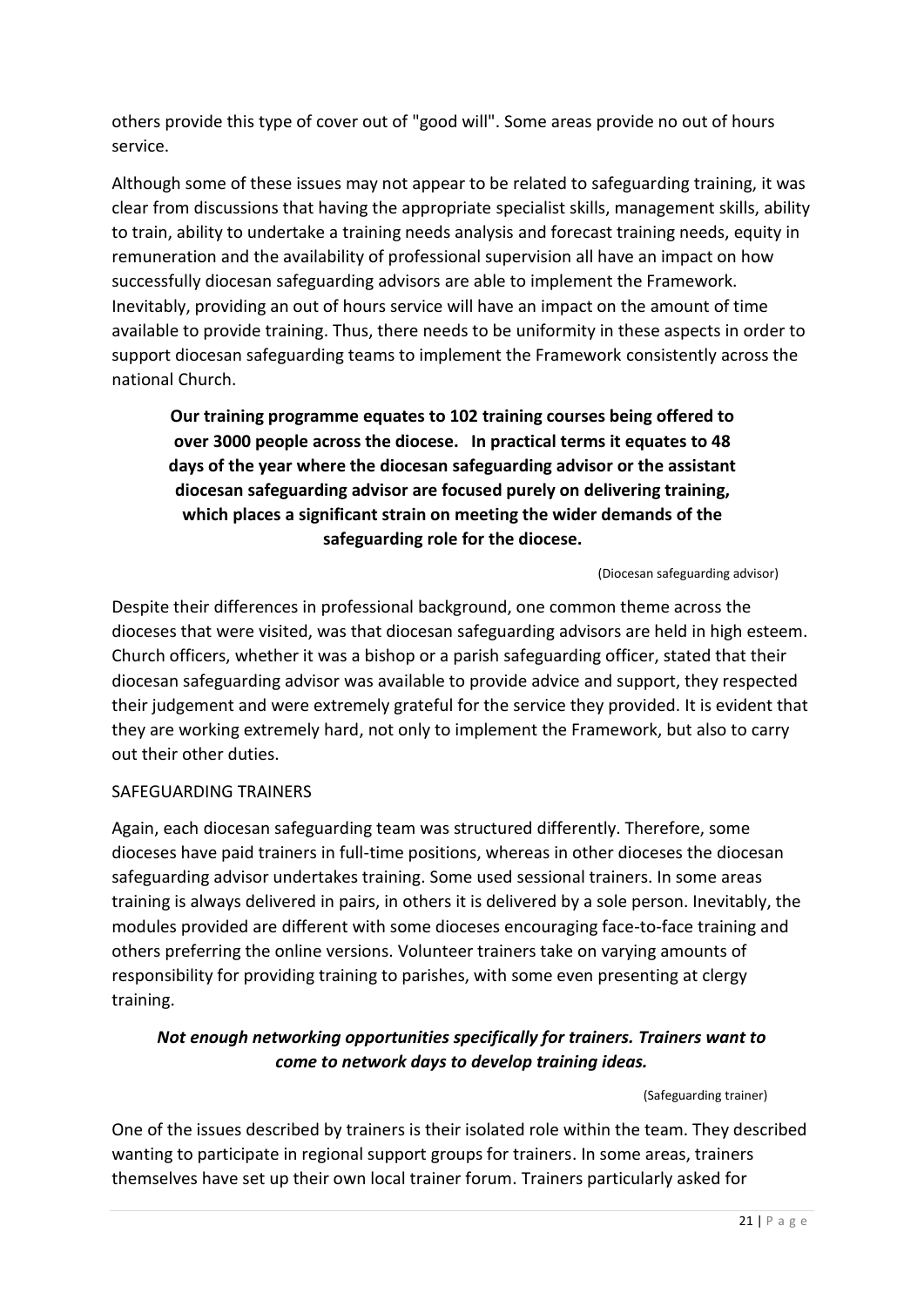guidance and training from the National Safeguarding Team, so they could feel better equipped and confident to present the safeguarding training material.

#### PARISH SAFEGUARDING OFFICERS

Throughout discussions it became apparent that parish safeguarding officers play an essential part in rolling out training. They are key to ensuring that each parish has the appropriate systems and structures in place as well as ensuring that church officers have data and barring scheme (DBS) checks and attend the correct level of training for their role. Again, this is an isolated role in which some parish safeguarding officers face resistance and sometimes aggression. The parish safeguarding officer is a voluntary position that relies on the goodwill of those undertaking the role. During discussions, some described spending several days a week undertaking their duties and they spoke of their need for support. Some have already set up support networks in their local deaneries, whilst others are offered support days from their local diocesan safeguarding team. One diocese described holding an open event where parish safeguarding officers could attend and ask for information about any issue that was causing them concern. These events are very well attended. This is another example of good practice which could be shared with other diocesan safeguarding teams wishing to support their local parish safeguarding officers.

#### INDEPENDENT CHAIR OF THE DIOCESAN SAFEGUARDING ADVISORY PANEL

It was evident from discussions with diocesan safeguarding advisors, bishops and senior clergy that chairs play a pivotal role in supporting the diocesan safeguarding team, scrutinising safeguarding and supporting the implementation of the safeguarding training. Some chairs certainly champion safeguarding teams to ensure they are adequately resourced. Thus, the expertise, interest and commitment of the chair is vital.

- *A. We have a positive relationship with our chair. The chair has put drive and energy into safeguarding and particularly training and increasing resources – the chair pushed through the need to recruit a training officer*
- *B. We had a chair who was like that, but the current chair is more arms-length, I don't get a sense that the chair is interested in the work we are doing.*

Having met with a number of independent chairs at their networking day and some during the diocesan visits, it became apparent that they exercised their role differently. Some are paid a daily rate, some simply expenses and others are volunteers. There was no agreement during discussions on which approach was best, or which provided the greatest independent scrutiny over the safeguarding arrangements of a diocese. Yet, perhaps it should be noted that if no payment is made, independent chairs will largely be retired professionals with a suitable pension or have access to independent means – this may well preclude a large number of professionals of working age who specialise in safeguarding children and vulnerable adults from applying for an independent chair role.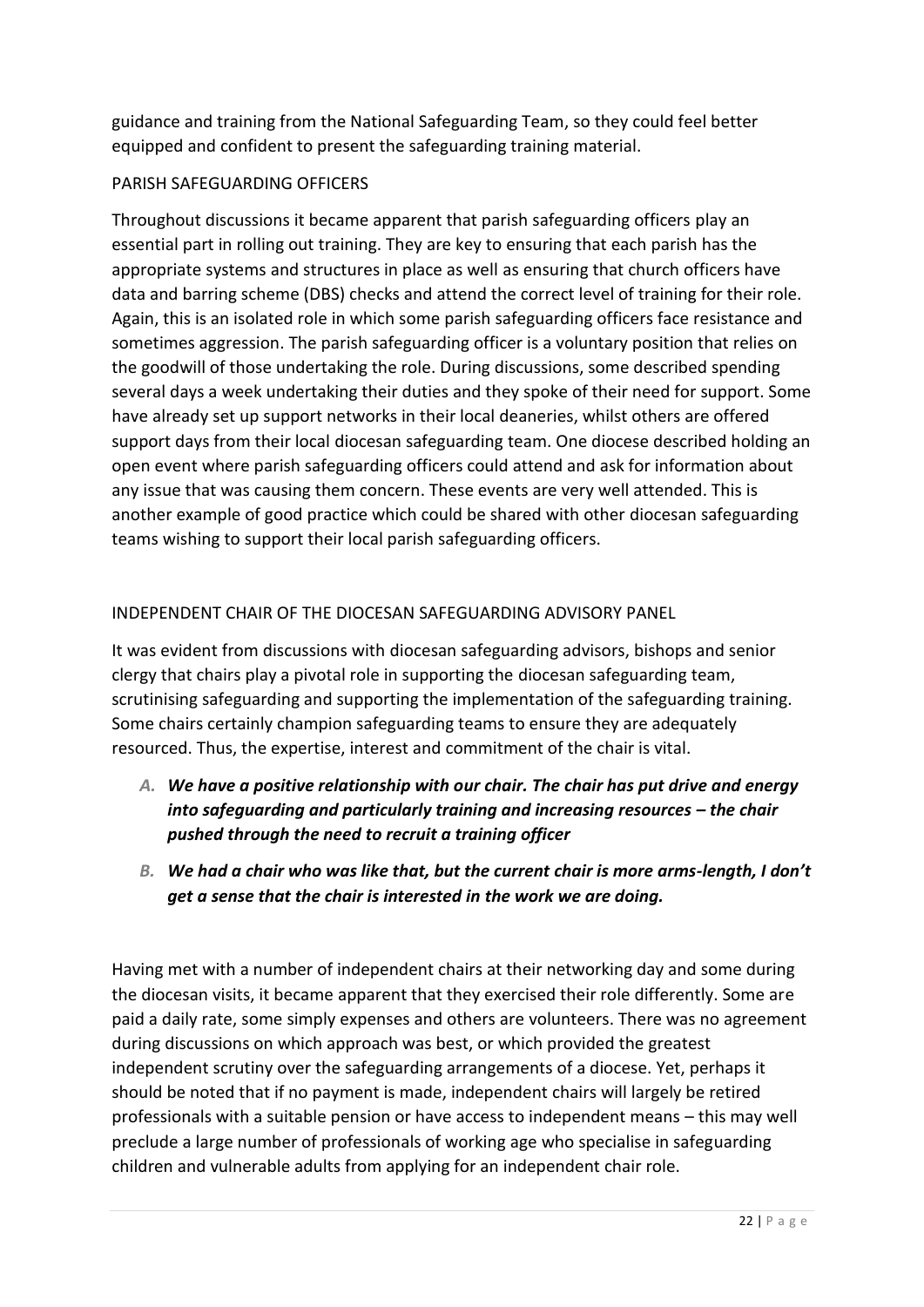#### *Independent chairs need to be qualified enough to be able to challenge our practices. We pay our chair's expenses and time to ensure we have a quality chair.*

#### (Diocesan safeguarding advisor)

There were also concerns raised over the appointment process of independent chairs. Although national guidance suggests that these appointments should be advertised, it is evident that in some dioceses the bishop or a senior member of clergy may simply approach someone who they consider would be "ideal". It would appear that these particularly suitable candidates are frequently retired senior police officers or High Court judges. Of course, they may be "ideal", but many considered that a more open and transparent approach to selecting independent chairs should be used, because this would demonstrate that the Church is not reliant or drawn towards using some sort of "old boys'' network.

### *Some chairs previously only dealt with the bishop and it was felt as though they were the bishop's adviser. This has changed in the last 2-3 years.*

(Diocesan safeguarding advisor)

#### DIOCESAN SAFEGUARDING ADVISORY PANELS

The diocesan safeguarding advisory panel is called a number of different names in dioceses e.g. the diocesan safeguarding group and diocesan safeguarding management group. Having different names for the same thing can cause confusion, prevent transparency and create inconsistency across the national Church.

In a number of dioceses, the diocesan safeguarding advisory panel (DSAP) only met twice a year. This is concerning, as a twice-yearly meeting is unlikely to be capable of assessing the progress of safeguarding training or be able to challenge practice and gauge the level of resource required to implement the Framework effectively. Furthermore, some of the diocesan safeguarding advisory panels have few colleagues from the statutory sector attending. Diocesan safeguarding advisors spoke of trying to increase the number and range of statutory agencies on panels, but they often found professionals unwilling to attend because of time constraints and lack of resources in the statutory sector.

### <span id="page-22-0"></span>5.3 Face-to-face safeguarding training is preferred

Basic awareness and foundation safeguarding training (C0 & C1) courses are available online or face-to-face in many dioceses. The discussions with church officers clearly demonstrated that face-to-face safeguarding training is preferred. The online versions of the core modules (C0 & C1) frequently raised concerns. People have difficultly logging on, some do not have access to computers or even have an email address. For some people the content can be disturbing and distressing, and it may bring up memories from the past. This is not ideal if they are undertaking the online training alone at home, where support is unavailable.

#### *Face-to-face training has raised the profile of safeguarding and the safeguarding team in a positive way and a "whole diocesan team spirit" way, which we think*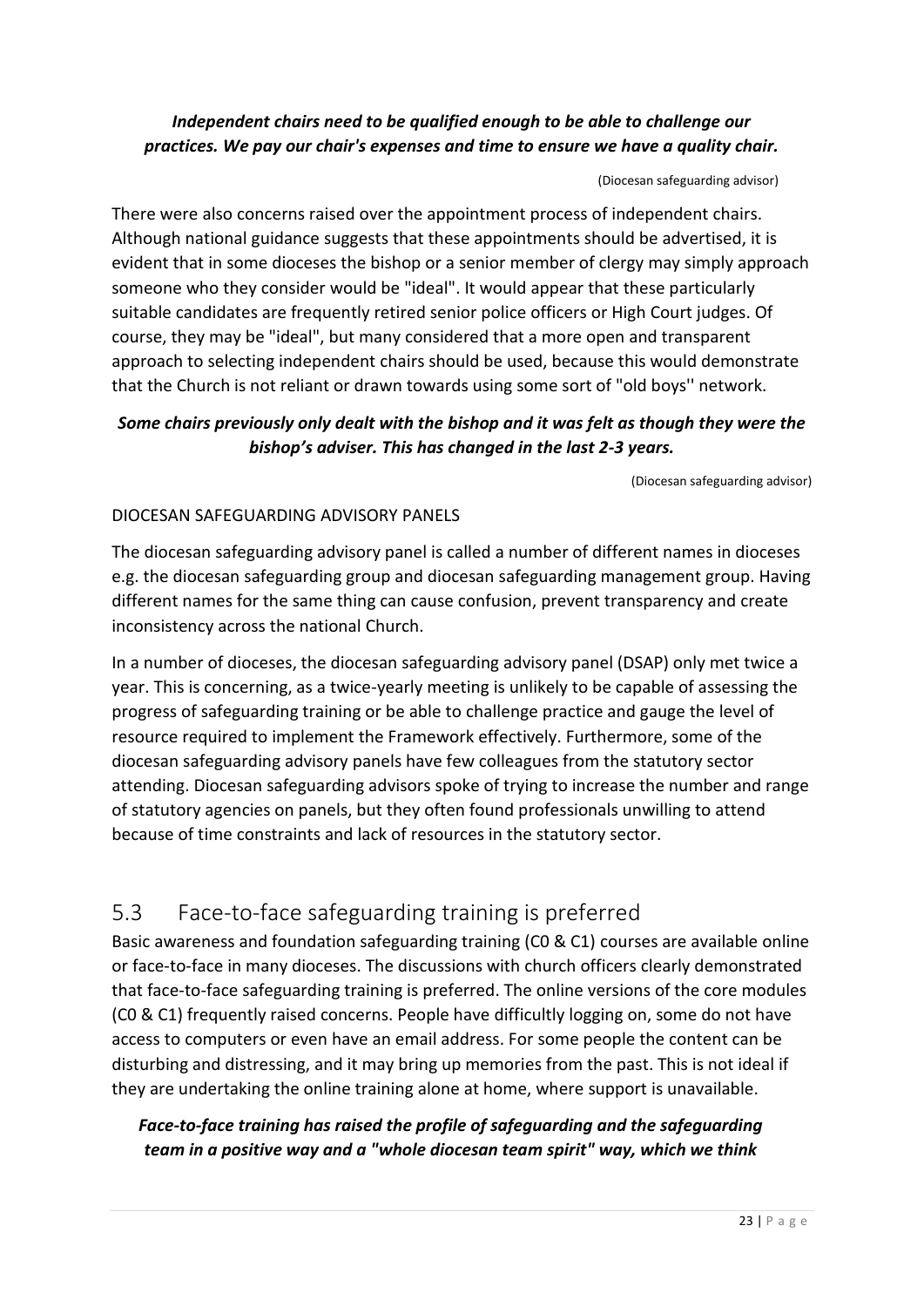#### *would be lost doing it online. So, we are going to continue to invest time and resources into encouraging face-to-face training.*

#### (Safeguarding trainer)

In many instances, the face-to-face training is especially appreciated when it is delivered by a diocesan safeguarding advisor. The reason for this appeared to be twofold. First, the participants met the diocesan safeguarding advisor and therefore could "put a face to a name". This then gave them confidence to contact the diocesan safeguarding advisor in the future if an issue arose. Second, participants in the discussions explained that diocesan safeguarding advisors are often able to adapt the course material better to suit the audience and local circumstances, they also tended to use relevant examples from their casework which helped to bring the subject matter alive. Face-to-face training was also appreciated because it gave participants the opportunity to discuss scenarios with their peers.

### *Often in parishes we try to use examples of vulnerable adults and financial abuse as they are the issues they are more likely to be experiencing. I think people do come to safeguarding training thinking it is all about sexual abuse, and may not think more broadly.*

(Volunteer trainer)

### <span id="page-23-0"></span>5.4 The training could be more accessible

-

A number of discussions took place about the accessibility of safeguarding training. There were some examples of training taking place in halls where the acoustics were particularly poor. Some venues did not have a loop system <sup>10</sup> for people with hearing impairments. The dense text on the PowerPoint slides was problematic for those with visual impairments. Some participants highlighted that people with learning difficulties, dyslexia or poor literacy levels might also struggle with the density of the text in the presentations. Participants suggested that having a larger number of videos would help lead discussion topics.

*It is always difficult to cater for the needs of every participant that you have attending a training session, though we do try. Things like disability access, loop systems, disabled toilets, warm venue etc. are all very much in my mind before I book a training venue. In very rural areas with not much light during the winter, we try to do the training sessions during the day so that people who don't want to come out in the dark feel safe to do so. During the winter we try to make sure that we have warm venues and that they are easy to get to in wintery conditions***.**

Diocesan Safeguarding Trainer

 $10$  A hearing loop (sometimes called an audio induction loop) is a special type of sound system for use by people with hearing aids. The hearing loop provides a magnetic, wireless signal that is picked up by the hearing aid when it is set to 'T' (Telecoil) setting.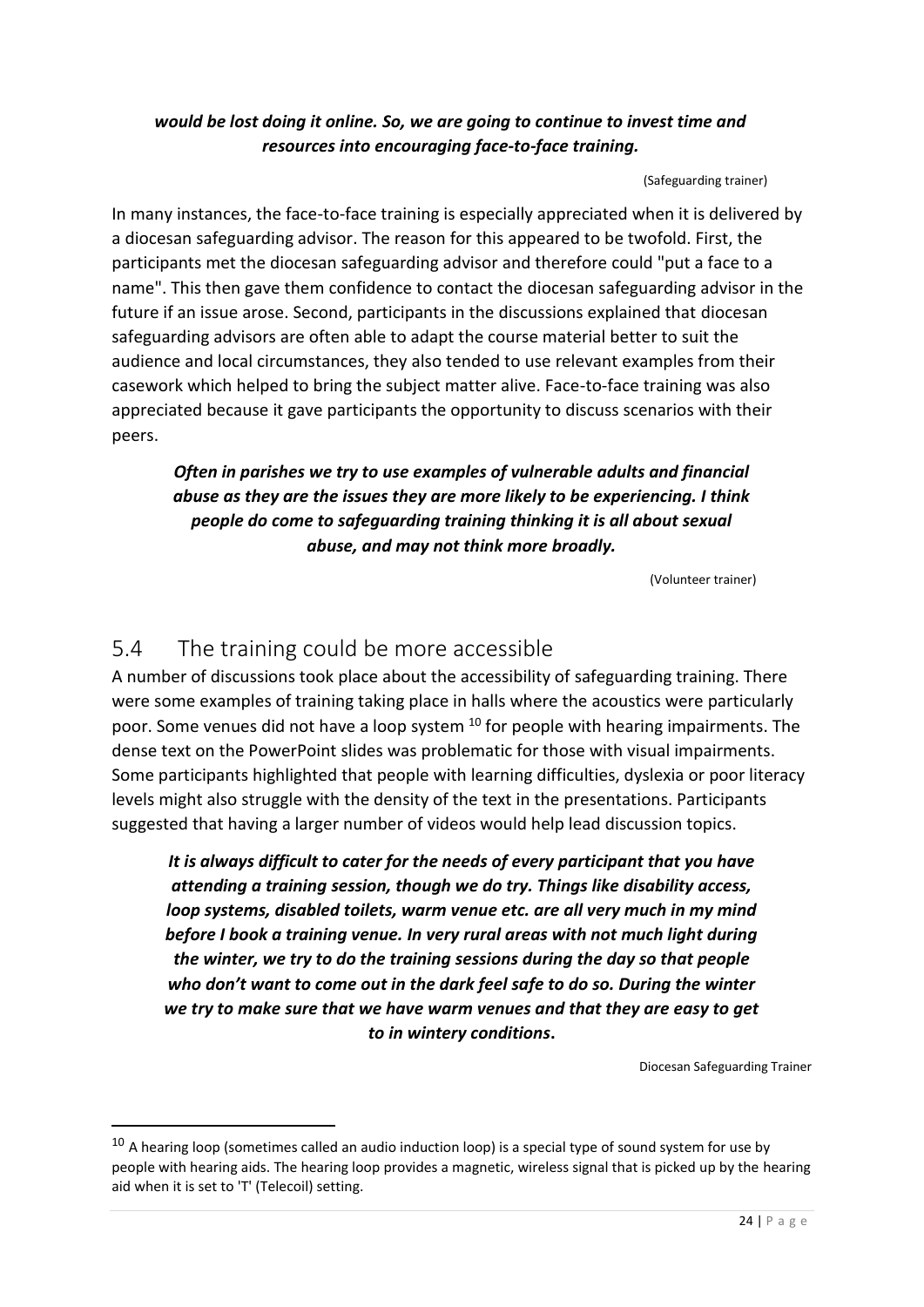### <span id="page-24-0"></span>5.5 Greater clarity is needed around who requires what training

Despite the requirements for training being set out in the Safeguarding Training and Development Framework, large numbers of people continue to be confused about what training is required. This applies equally to dioceses, cathedrals and religious communities – only theological education institutions appear to understand the requirements. Participants asked for greater clarity about who is required to attend which training module. The range of different names for the same role across dioceses also appears to contribute to the confusion about who needs what training.

*The progressive requirement of the programme is unhelpful and confusing. I have sought clarity from the National Safeguarding Team (NST) and they are also unclear. It was not helpful for the guidance to state that attendance at C1 and C2 is the equivalent of attending C3 as this contradicts the advice that it is progressive especially when I was told attendance at C3 is not the equivalent of C1 and C2. This was further exacerbated by the launch of C1 online module being so late after the launch of the guidance. As a diocese we decided to focus on the clergy and LLMs [licensed lay ministers] by delivering C3 in 2017 and then launching C2 in 2018. We are now having to ask those attending C3 to attend/undertake C1 and C2. The time and staff required to deliver the numbers of training sessions to comply with this is*  **huge.** Diocesan safeguarding advisor

Actually, the modules are not progressive and therefore there is no need for anyone who has attended clergy training (C3) to also attend the foundation (C1) and leadership (C2) modules – yet, plenty of people remain confused.

### <span id="page-24-1"></span>5.6 The focus is on core training

Many of those participating in this review felt it was a huge burden trying to roll out all the core modules (C0, C1, C2 & C3) at the same time as introducing the specialist modules (S1 & S3). Therefore, diocesan safeguarding teams usually focus on the core modules. The rationale was that once everyone had attended the necessary core modules, the team could then start rolling out the specialist modules. Currently, courses such as "safer recruitment" and "domestic abuse" are often seen as additional and are not well attended or promoted. Nevertheless, there appears to be interest in the forthcoming "spiritual abuse" module. Those dioceses that have introduced the specialist modules frequently had trainers who were confident to teach subjects such as domestic abuse because they had experience of it in previous roles outside of the Church. Specialist modules, particularly the domestic abuse module, were more likely to be delivered by external trainers. This again highlights the need for specialist training for diocesan safeguarding advisors and trainers.

It is a similar picture for cathedrals. The questionnaires showed that the majority of cathedrals currently focus on providing the core safeguarding modules. Some stated that they would start a phased introduction of the specialist modules once staff and volunteers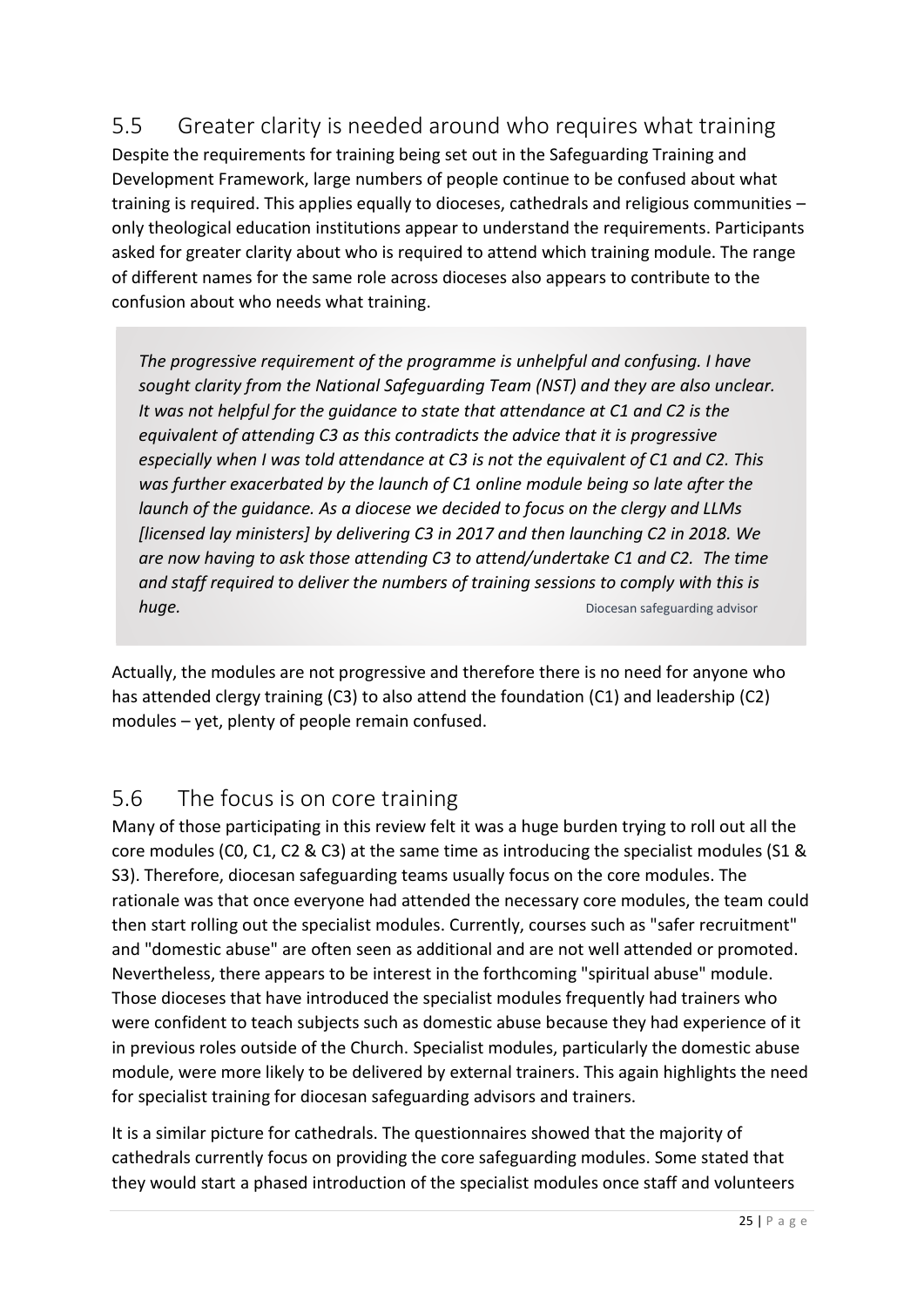have completed core modules. Interestingly, a number stated that they did not understand why the course on "responding to domestic abuse" (S3) was necessary – "*not highlighted the need for those in leadership or involved in pastoral support to attend*". Equally, another cathedral explained that there had been "*several murders in the city where domestic abuse and stalking had played a part*" which has raised the profile of domestic abuse.

## <span id="page-25-0"></span>5.7 Training modules have been adapted and combined

The enormity of the numbers of church officers who require training has led diocesan safeguarding teams to combine and tailor modules. This normally means reducing the number of slides and thus the length of the training session, but many have combined courses so individuals do not have to attend multiple sessions. Some do not use the core awareness module (C0) at all, whilst others have combined the foundation and leadership modules (C1 and C2). Only one diocese stated that they had not changed anything – the reason given was that they did not have the time to change the presentations.

### *I am not always convinced that more is better, more training, more policies and practice guidance. The more you complicate stuff, the less people can do with it. Who can work with a 120-page policy? You need a policy that you can reduce to a side of A4.*

(Bishop)

Equally, some participants felt the training needed to be adapted, as there was little in the core safeguarding modules about diversity therefore gender, sexuality, disability and ethnicity are not being addressed.

### *The training also does not sufficiently address the issues of gender and sexual orientation in safeguarding in the church/ cathedral setting. The training process risks mirroring the very process that it is trying to protect.*

(Safeguarding training officer)

## <span id="page-25-1"></span>5.8 Training equips church officers to perform their safeguarding responsibilities

Meetings with groups of church officers who had attended training provided invaluable information with plenty of open and honest reflection concerning the training. Inevitably, those attending the meetings were self-selecting and therefore their attitude towards safeguarding and training may have been more positive than those who chose not to be involved in the review. The large majority of participants found training (particularly face-toface training) useful and they felt it equipped them for their role within the Church. This positive view of the safeguarding training extended across senior clergy, bishops, deans and archdeacons to incumbents, parish safeguarding officers, cathedral safeguarding leads to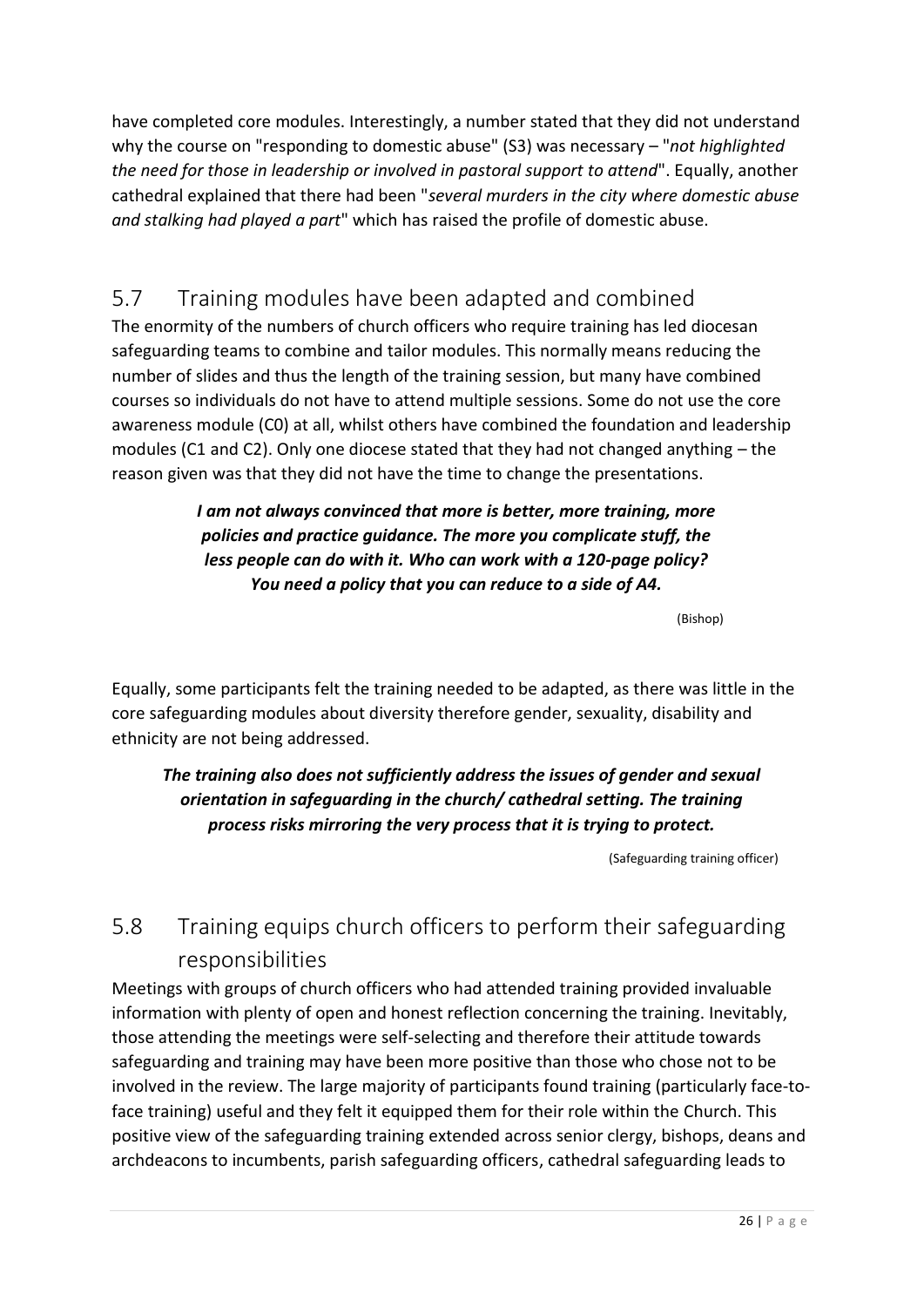volunteers – all reported feeling more confident and better equipped to handle issues around safeguarding.

## <span id="page-26-0"></span>5.9 There is some resistance to attending safeguarding training

During discussions with trainers, bishops and diocesan safeguarding advisors, retired clergy with permission to officiate are consistently identified as difficult to engage in safeguarding training. It frequently appears that retired clergy consider this training unnecessary to their role; this is because they do not regularly officiate at services. The Framework states that those "whose ministry will be active" should attend clergy training (C3) whereas those for whom permission to officiate will rarely be used, it may be more "practicable for core foundation training (C1) to be completed". The diocesan bishop (having sought the advice of the diocesan safeguarding advisor) has discretion to decide on the appropriate level of training. Again, this introduces a level of inconsistency.

### *Permission to officiate and unwillingness to revoke permission to officiate is an area of risk in safeguarding.*

(Diocesan safeguarding advisor)

Throughout discussions with bishops, diocesan safeguarding advisors, groups of church officers and clergy, it was evident that most bishops insist that anyone holding a license or holding permission to officiate should attend training (C3). There were examples cited of permission to officiate being withheld. Equally, in a number of dioceses the bishop was in the process of writing final letters to members of clergy explaining that their license will be removed if they do not attend safeguarding training by a certain date.

### *I co-deliver training with an archdeacon and this has led to it being better received.*

(Diocesan safeguarding advisor)

It was apparent from discussions with the diocesan safeguarding advisors and trainers that they are regularly confronted with aggressive participants during training sessions. This was principally evident during clergy training (C3). Often one attendee would refuse to engage or join in with the discussion taking place. Despite not engaging,

## EMAIL RECEIVED FROM A TRAINER

I just wanted to follow up from last week's meeting in London. There were a lot of negative comments regarding training and I just wanted to balance that with another perspective.

Our training delivery is going very well. We are able to deliver the full national offer plus some locally produced courses (C5 and personal safety) We get good feedback and largely engagement is good. We do have some negative participants but we tend to manage these people very tightly during the session to ensure they get as much as possible out of it and so they don't impact on the learning of others.

The resources are well received and often people say that the church training is more comprehensive than their occupational training at a teacher, nurse etc.

The [local] trainer forum meetings are still happening. All of the trainers are positive and are working hard to find innovative ways of embedding the training in a way that suits their diocese.

I think locally we have found some solutions to those issues people were raising at the national meeting. The training has been a really essential part of our cultural change here, so it was crucial to get it right.

We are now delivering our local version of the C5 (3 yearly refresher training) and its going very well so far.

(Diocesan trainer)

participants still receive a certificate of attendance. A number of participants raised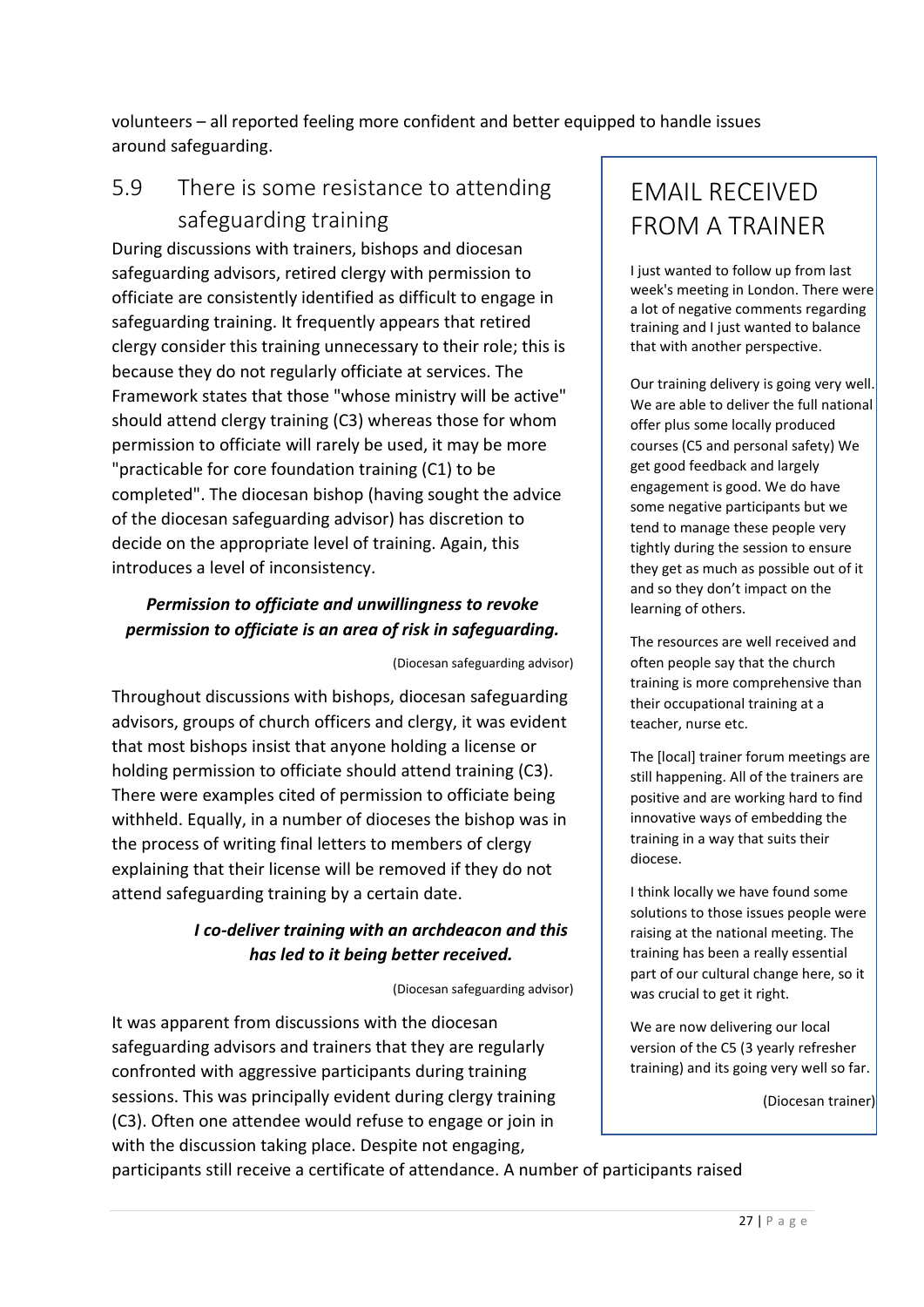concerns about this and some suggested that some sort of process should exist to enable diocesan safeguarding advisors or trainers to report these individuals to the local bishop.

### *We had one clergy member who said 'we shouldn't worry about women crying because that's what women do'.*

(Assistant curate)

On discussion, there were various approaches to improving clergy engagement. For example:

- Showing a video of the diocesan bishop at the beginning of the session explaining the importance of safeguarding in the Church setting
- Safeguarding advisors/trainers co-delivering training with a member of clergy
- Including more theological references and scripture into the session
- Having a senior member of clergy as a safeguarding "champion" with the diocese

Other resistance to attending safeguarding training came from older volunteers who had been "in post" for many years. Some appeared worried about the subject, or lacked the necessary computer skills to undertake the online core training (C0). Some are so elderly that travelling to training is problematic, whilst a number felt that safeguarding is not relevant to their role e.g. churchwardens and members of the parochial church council who consider that they do not come into contact with children or vulnerable adults.

### *One of our greatest achievements is having people attend who didn't want to be there and then saying at the end it was either the best or most valuable training they had been to.*

(Diocesan safeguarding trainer)

### <span id="page-27-0"></span>5.10 Requests for advice and support have increased

Dioceses and cathedrals consistently stated that it was too early in the implementation to assess whether the training is making a difference to the number of formal referrals made to statutory agencies. There is, however, plenty of anecdotal evidence to suggest that not only are diocesan safeguarding advisors receiving more requests for advice and support (from parishes etc.), but these conversations are more appropriate i.e. they concern safeguarding issues.

#### *One knock on effect of training is that the more we do, the more calls come in.*

(Diocesan safeguarding advisor)

### <span id="page-27-1"></span>5.11 The response to victims and survivors

As part of this review, the project lead asked to meet with victims/survivors during the diocesan visits. The purpose was to find out whether they had been listened to, heard and supported when they disclosed abuse. In many cases individuals declined to be involved  $$ many victims/survivors (understandably) did not wish to speak about their experience. Three people were, however, kind enough to add their thoughts to the review. In all these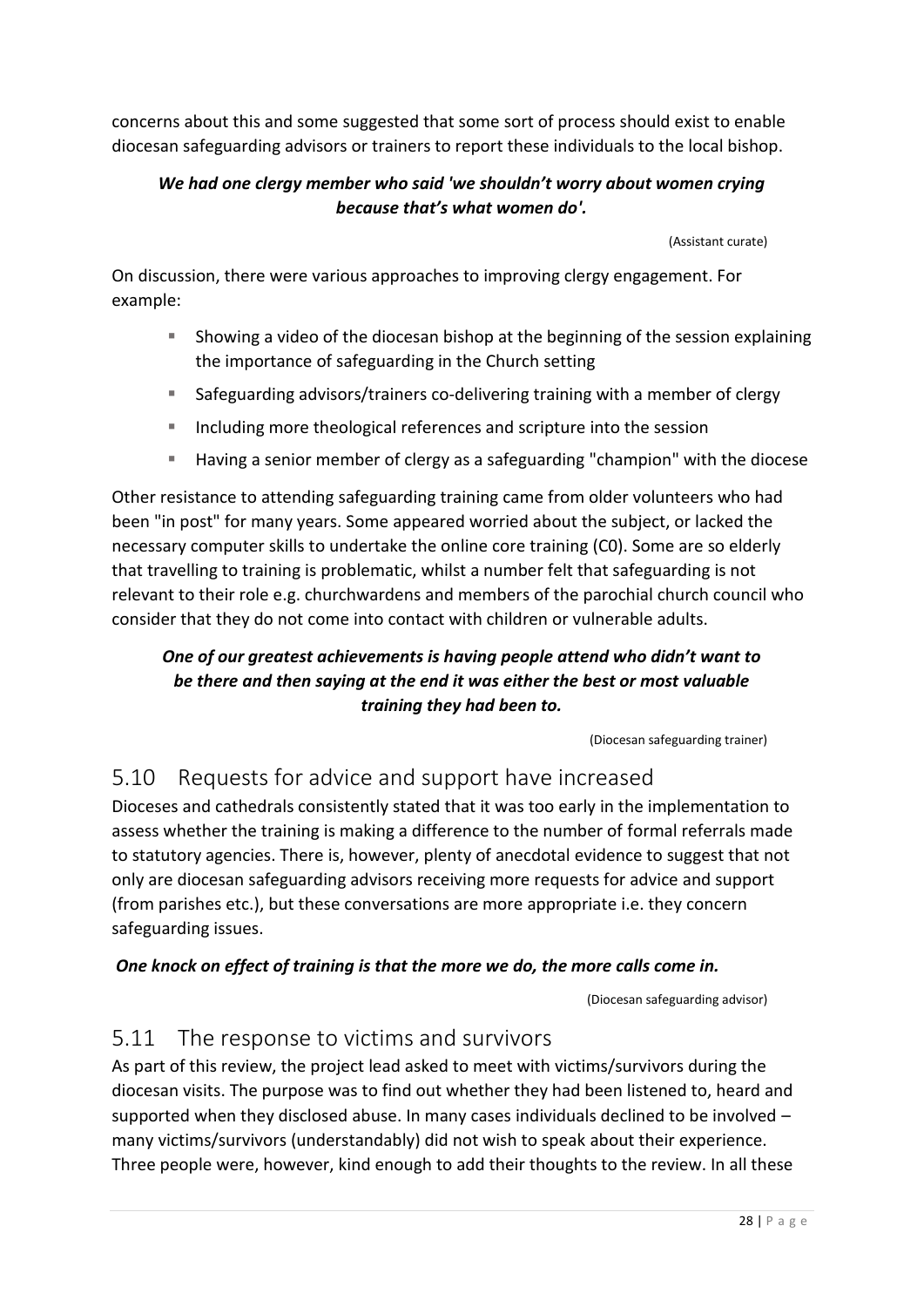cases, they felt extremely well supported by the diocesan safeguarding advisor. They had been signposted to additional support for services such as counselling and they were grateful for the response they had received.

Realistically, it is too early to tell whether safeguarding training has helped create an environment where individuals feel confident to disclose abuse in the knowledge that they will be heard and supported. Many diocesan safeguarding advisors and trainers however reported that participants often made disclosures of historical abuse (such as domestic abuse) following training sessions.

## <span id="page-28-0"></span>5.12 The impact of a significant safeguarding issue in the past

The discussions and meetings that took place showed that cathedrals, dioceses and parishes are more likely to focus on safeguarding if there had been a significant safeguarding problem in the past. These areas recognise the importance of safeguarding, have greater commitment towards it, they are more likely to discuss safeguarding regularly at meetings, link with other church bodies, scrutinise their volunteers and staff more closely and have a good working relationship with their local diocesan safeguarding advisor. They are also more likely to invest in safeguarding both in terms of financial resources as well as staff resources. Where significant safeguarding incidents had taken place, those involved reported feeling well supported by their diocesan safeguarding advisor.

A few members of clergy in discussion groups were so deeply affected by what had taken place in their respective parishes, that they requested training or support specifically aimed at how to handle situations where a safeguarding allegation or prosecution had "blown apart" the parish and congregation. Other members of clergy asked for training that would enable them to identify when they were being controlled and manipulated by others within their working environment.

## <span id="page-28-1"></span>5.13 The importance of support and commitment from clergy

The commitment from senior clergy is important so that safeguarding is not viewed as "something added on" but rather part of the ministry of the Church. There is a danger that safeguarding is viewed as belonging to diocesan safeguarding advisors, parish safeguarding officers and cathedral safeguarding leads, rather than an issue for everyone who works or worships within the Church.

The commitment of bishops, deans and senior clergy is particularly important as some clergy are seen as those most resistant to any form of safeguarding training and senior clergy are ideally placed to ensure safeguarding becomes central to the Church's ministry and mission.

Many participants thought that having more women in senior roles within the Church created a more balanced atmosphere. Indeed, many considered that women bring more sensitivity and inclusivity. Participants felt strongly that the Church must change and have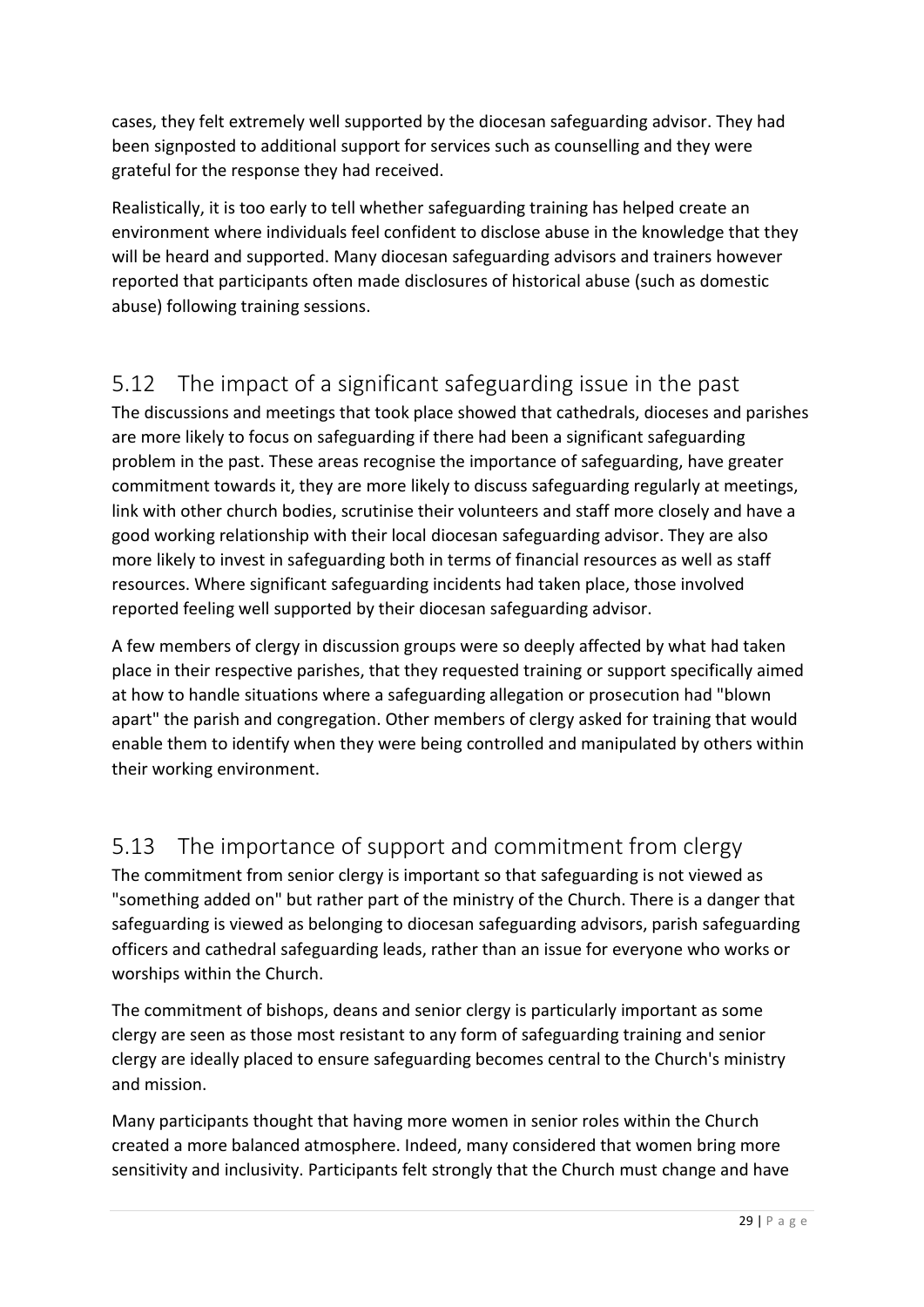more women in senior positions – "*there is an attitude of 'old boys' club' and looking out for one another, and as more women come in those attitudes could change*." Concerns were raised about the churches where there are no women in leadership positions.

*There are no women in leadership positions in some churches – particularly the Anglo-Catholic churches where they do not recognise female bishops. They are*  less likely to respond appropriately to victims of domestic abuse, if female, and *may say 'you're not being a good wife'. They are also less likely to accept the authority of the diocesan safeguarding team, as we are females in positions of authority. The domestic abuse training does not go down as well with them.*

(Diocesan safeguarding advisor)

The support and commitment from senior clergy must also translate into responsibility and accountability. Some diocesan safeguarding advisors described having very limited contact with their diocesan bishop – "*we're supposed to meet twice a year, but it hasn't always worked out that frequently*". In a number of dioceses, the contact was less formal and much more regular. The diocesan safeguarding advisors in those areas felt supported in their work and confident to speak directly to the diocesan bishop if they had concerns.

### *I don't think our diocesan secretary 'gets' safeguarding in terms of resourcing. We had to fight for a trainer and the admin assistant post. I got the bishop and archdeacons to back me, but I know if that had not been the case then there would not have been approval for those posts.*

(Diocesan safeguarding advisor)

Nevertheless, it is not just senior clergy who need to show their commitment to safeguarding. From discussions with groups of parish safeguarding officers, it was clear that clergy are instrumental in promoting safeguarding at parish level – "*as a parish safeguarding officer, it is difficult to enforce that this must be done, without clergy support. Some don't see me as being someone who can tell them what to do*."

### *What made my church sit up was when I had to stand up and read a statement from the bishop about the person that had gone to prison. They were shocked, because it was someone they respected, and it made them start to listen to what I have been saying for years.*

(Parish safeguarding officer)

### <span id="page-29-0"></span>5.14 Theological education institutions are key

From discussions it became apparent that theological education institutions should be a key component in driving change, both cultural change and a change in attitudes. Theological education institutions are well placed not only to ensure that those going through the selection process are suitable for the role, but also that ordinands understand that safeguarding is the "bread and butter" work of the Church and should be intertwined within their ministry.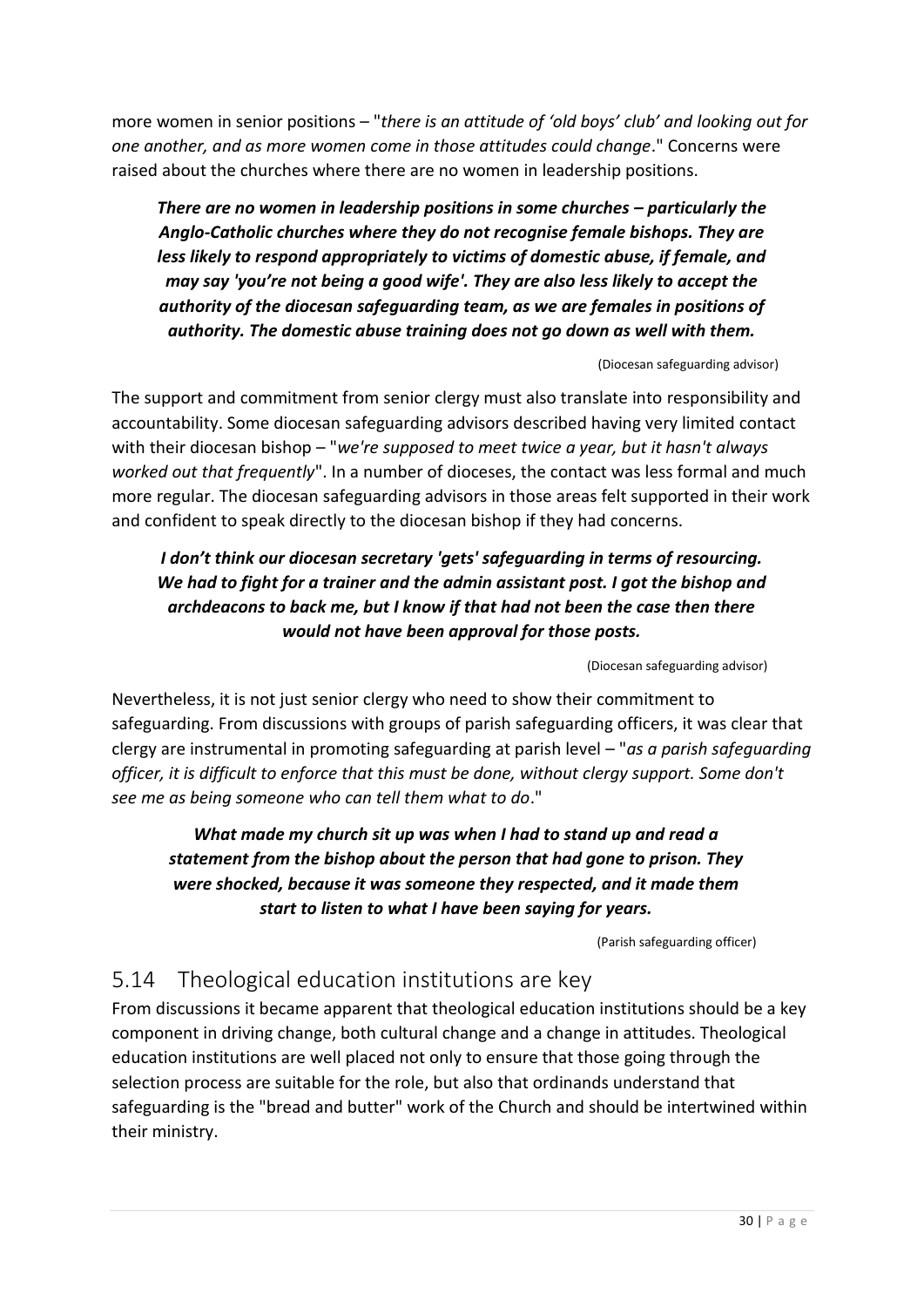Nonetheless, theological education institutions are disparate in the way in which they currently provide safeguarding training. Only one described a formal arrangement with their local diocese and most appeared to have safeguarding training as a separate course added on at the end. Ideally, thought should be given to how safeguarding can be part and parcel of theological education.

There is no doubt that the training has had a massive effect on how people view safeguarding and their responses to it, before I arrived people had a general misconception that safeguarding was an urban issue, we have since through the training, dispelled that myth. People seem to be getting passionate about it and talking about it throughout the diocese in such a positive way. People feel that safeguarding is becoming pro-active rather than always being re-active and most people see that safeguarding is fundamental to flourishing Christian communities.

Diocesan safeguarding advisor

## <span id="page-30-0"></span>5.15 The importance of support from the National Safeguarding Team

Information from both the questionnaires and the diocesan visits showed that many participants want further support from the National Safeguarding Team. Participants want clarity about the training, who should be trained and at what level. Some want training so they can present the training better. Others want their views to be heard and changes made to the current safeguarding training (in terms of length of modules, the number of slides and the number of courses available).

At present, there appears to be tension between standardising things such as training and roles and then allowing dioceses, cathedrals, religious communities and theological education institutions to be autonomous and do their own thing. An example of this was apparent when one diocese declined to be involved in the visits. The National Safeguarding Team must have the authority and influence to be able to hold individuals and church bodies to account – to insist that certain things are done. The national Church must decide whether safeguarding should be more centrally controlled or continue to allow church bodies to be independent – as it stands, autonomy is leading to inconsistency.

### *The whole thing about safeguarding is the deference. The Church of England loves hierarchy, and that is where the challenge needs to be.*

(Diocesan safeguarding advisor)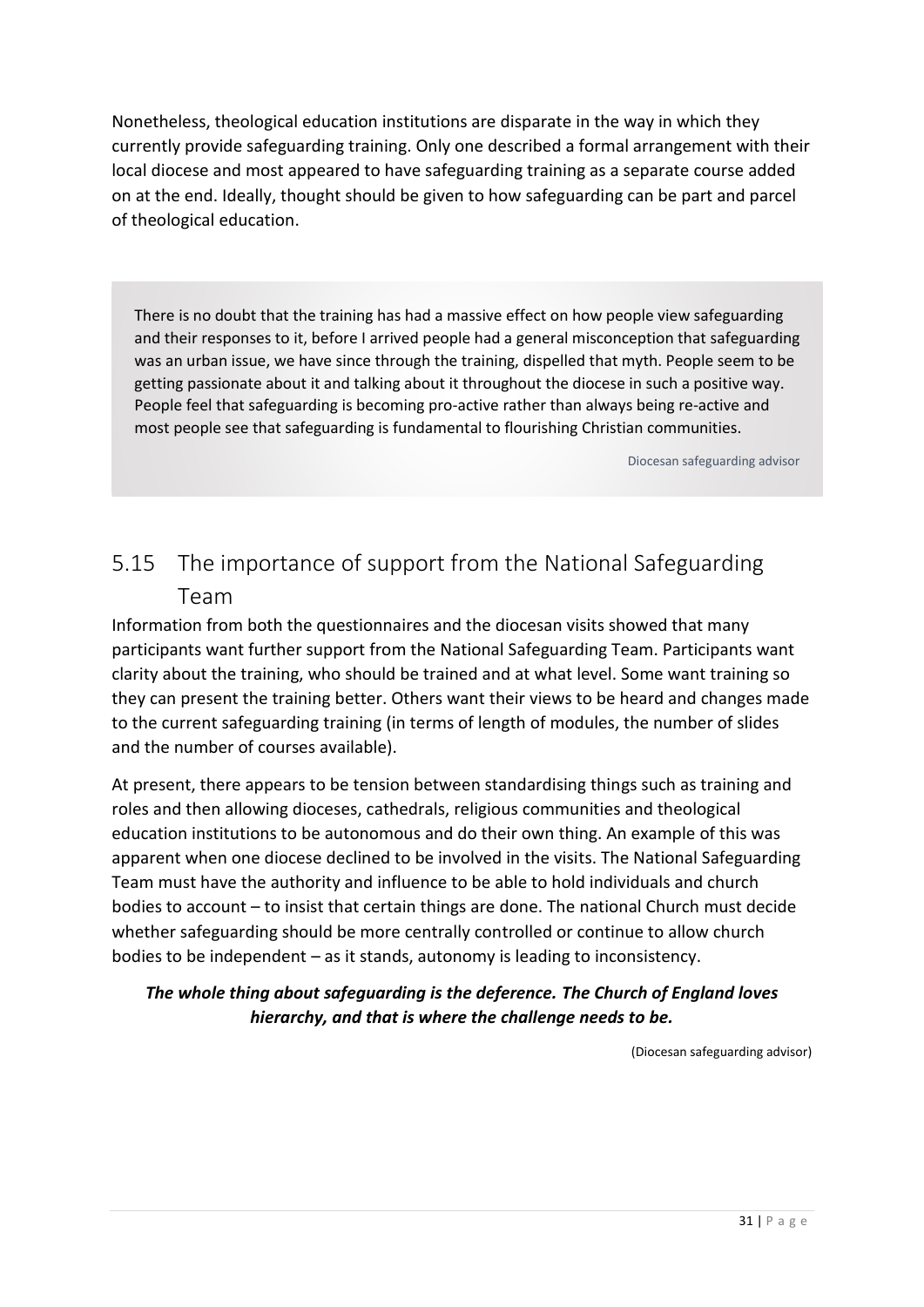# <span id="page-31-0"></span>6 SUMMARY AND CONCLUSION

There is no doubt that the introduction of the Safeguarding Training and Development Framework has been a necessary part of standardising safeguarding across the national Church. It is also clear that safeguarding training needs to continue. Dioceses have welcomed the standardised modules, but many feel they will never be able to implement the Framework in its entirety because it is simply too ambitious.

### *The feedback from all training in this diocese has consistently been very high, with a large number of people who have received training elsewhere (including local safeguarding children board training) commenting that the diocesan training is the best they have ever done.*

#### (Diocesan safeguarding trainer)

In many ways this evaluation may have come too soon – many dioceses have not had the opportunity to begin to roll out the training. Much of this delay appears to be around lack of funding for additional assistant diocesan safeguarding advisor and specialist trainer posts, with some areas needing a two-year lead-in for funding to become available. Hence in some areas, trainers have only recently been employed. This report therefore can only provide a snapshot of safeguarding training in 2018. What it was not able to do was answer with clarity many of the questions raised in the terms of reference.

The reference group set out a series of issues that the group thought should be explored in order to understand how the Safeguarding Training and Development Framework was being implemented. The review established that church officers who have attended training are sure that the training has equipped them to confidently develop and maintain safe practice. The church officers who participated in this review felt they had a good understanding of their safeguarding duties and responsibilities as set out in the practice guidance. Nevertheless, it was apparent that there was considerable disparity in the progress that individual dioceses, cathedrals, religious communities and theological education institutions had made in implementing the training. Some had worked hard to provide training to many church officers, whilst others were at the beginning of this journey. Therefore, there were some questions that this review and indeed the participants themselves could not answer. For example, whether the training had had a direct impact on the number of referrals made to statutory agencies, whether there had been a reduction in the time taken to identify and raise concerns, or whether there was an improvement in the support offered to victims, survivors and ex-offenders. Despite this, there was anecdotal evidence to show that discussions between church officers and with diocesan safeguarding advisors have increased and that there are good working relationships between diocesan safeguarding advisors and the statutory agencies.

The general consensus from participants in this review, is that things are beginning to change. There is a greater focus on safeguarding. People are beginning to understand that it is something that affects children, young people and adults who are vulnerable. There is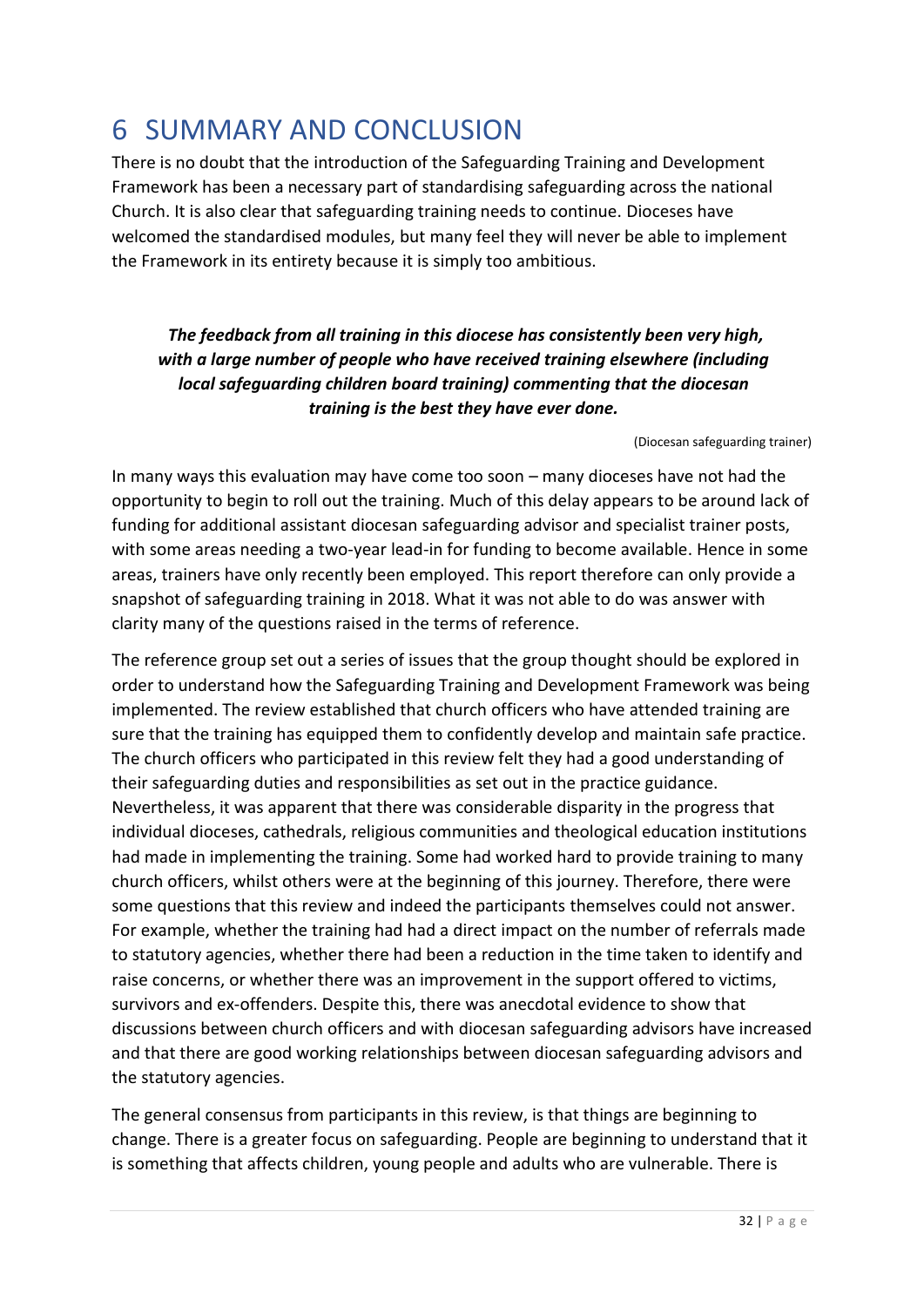certainly a greater understanding that any adult can be vulnerable at certain times during their life e.g. following a bereavement, illness or family breakdown. There is also a better understanding that this is not always about sexual abuse, there are other types of abuse such as neglect, financial abuse or abuse of power. There is also the realisation that safeguarding training is not a one-off event and both the focus on safeguarding and the safeguarding training are here to stay.

Despite all this improvement, those participating still considered that it would take many years, if not decades, to change the culture of the Church.

#### "*It will take quite some time to turn this particular ship"*

Although these words were those of an assistant curate, the sentiment was reiterated by other church officers including bishops, deans, diocesan safeguarding advisors and parish safeguarding officers. Participants felt that we are a long way from seeing a Church where men and women are equal, where there is less deference to those in power and where everyone's voice is heard and respected equally. Participants felt that until some of these changes are ingrained, safeguarding will remain on the periphery.

# <span id="page-32-0"></span>7 RECOMMENDATIONS

### **i. The National Safeguarding Team must urgently review the number and content of the safeguarding modules.**

In order to do this, the Team should consider reviewing the wealth of information from the questionnaires and discussions about how the modules have been combined and adapted. This will help to address a number of issues that were raised by this review including:

- Budget and resource planning
- Dioceses' ability to forecast future training requirements
- The confusion about who should attend what training
- Revising the number of specialist modules together with decisions about whether these should be provided centrally, or externally by specialist organisations such as Women's Aid (domestic abuse training) and Barnardo's (child sexual exploitation training).
- Adapting the training to help those with learning difficulties, dyslexia or poor literacy levels engage more fully
- Providing additional training specifically aimed at diocesan safeguarding trainers to help prepare them to present the national safeguarding modules
- The possibility of introducing support or additional training for those clergy who are required to handle extremely sensitive and complex safeguarding situations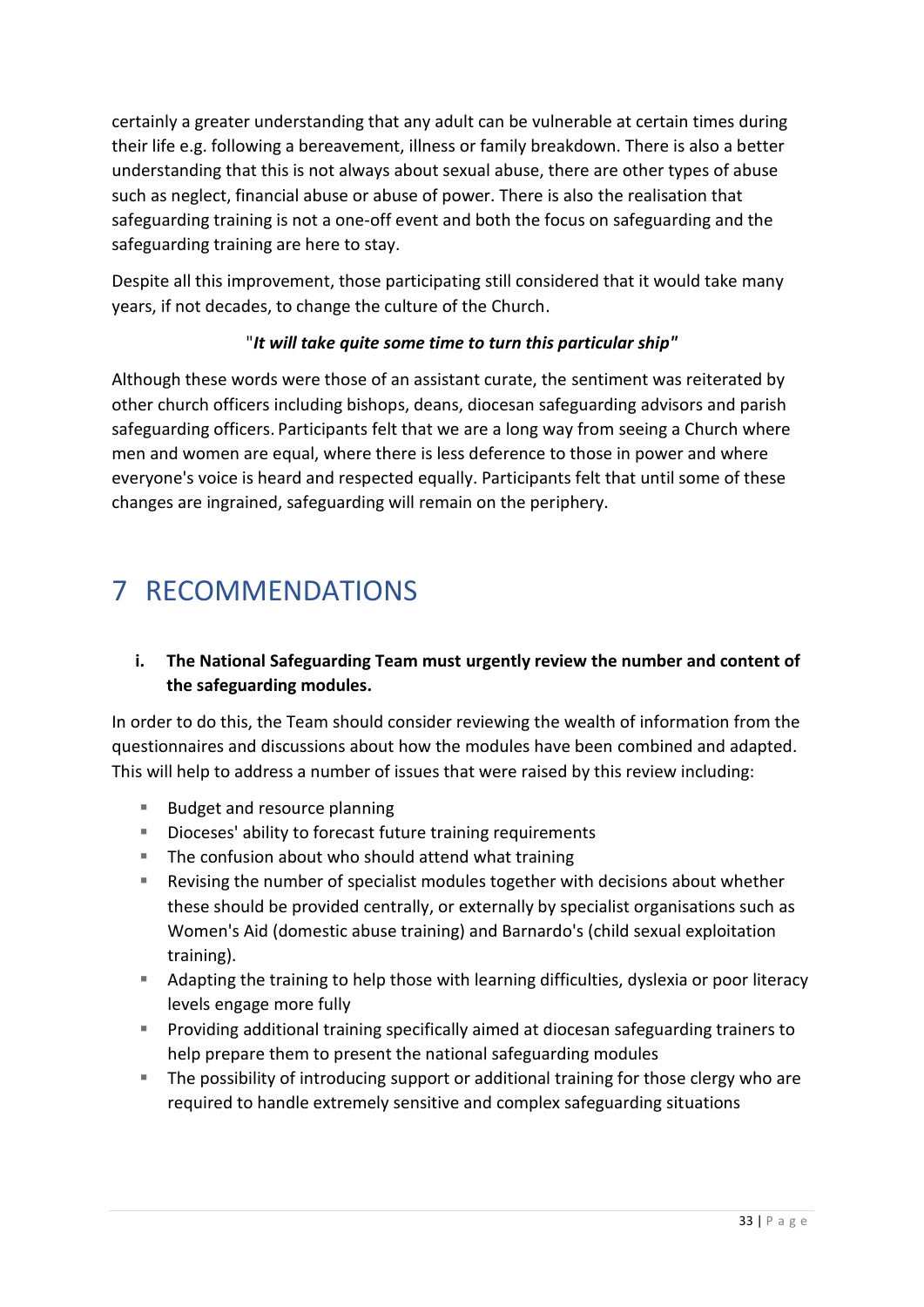**ii. A process should be introduced (with guidance from the National Safeguarding Team) to enable diocesan safeguarding trainers to report to their local bishop any member of clergy who attends training and does not engage.**

This will give bishops the opportunity to understand where there is resistance to training and enable them to identify whether a member of clergy needs to repeat their safeguarding training or requires some other type of sanction.

### **iii. There needs to be clarity about whether formal training arrangements should always exist between a diocese and the cathedral, theological education institutions and the religious communities in its area.**

Clarity around arrangements between dioceses, cathedrals, theological education institutions and religious communities will alleviate some of the current confusion around roles and responsibilities including whose duty it is to provide and finance safeguarding training

### **iv. The Church must decide whether there should be stronger central guidance and oversight of safeguarding.**

This would enable the National Safeguarding Team to consider a number of issues that were raised during the course of this review including:

- Induction for new diocesan safeguarding advisors and trainers
- Regular training and professional development for diocesan safeguarding advisors and trainers
- Methods of identifying and sharing good practice
- Selection, appointment, role and remuneration of independent chairs
- Supervision of diocesan safeguarding advisors
- Out of hours services.

#### **v. Dioceses must use the terms set out in national guidance**

To avoid confusion and aid consistency, dioceses should all use the same terms when referring to specific church bodies and roles e.g. diocesan safeguarding advisory panel, diocesan safeguarding advisors and parish safeguarding officers. These are already set out in national Church guidance.